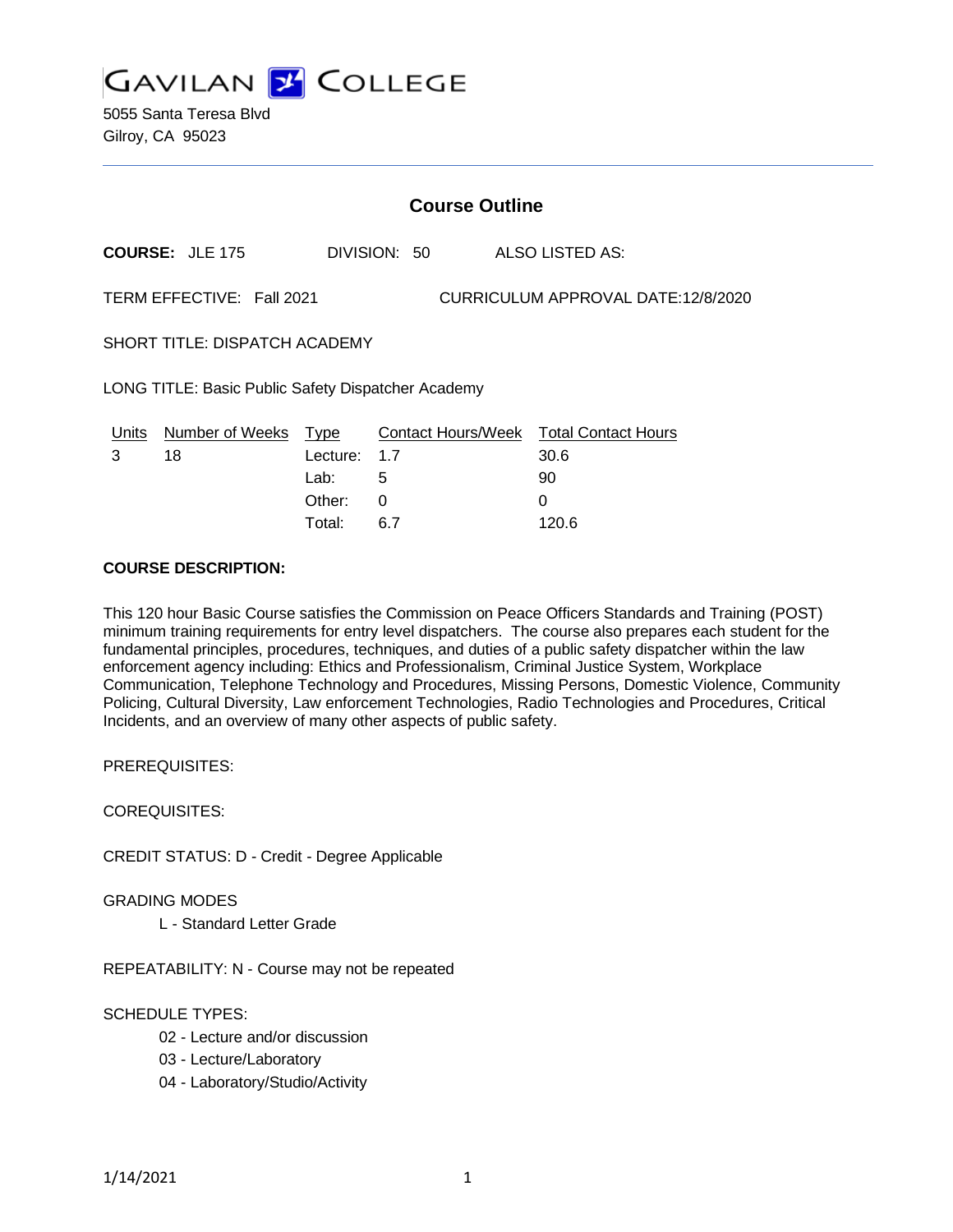### **STUDENT LEARNING OUTCOMES:**

By the end of this course, a student should:

1. Explain how crimes are defined and classified; the difference between civil and criminal issues; different types of crimes; and an understanding of the dispatcher's liability and relationship to law.

2. Demonstrate a professional demeanor and ethical behavior and the ability to effectively communicate by displaying various techniques for handling callers and maintaining control of conversations.

3. Identify techniques for dealing with diversity issues; summarize what classifies a hate crime.

4. Identify various resource materials used in the Communications Center and demonstrate techniques for using maps and providing specific directions and the various telecommunications and radio technology systems and how they interact, while demonstrating techniques for handling the radio in a professional manner.

5. Demonstrate the ability to handle critical incident calls, summarize the mutual aid systems, and list resources available through mutual aid, Identify sources and symptoms of stress, and identify techniques for dealing with stressful situations.

### **CONTENT, STUDENT PERFORMANCE OBJECTIVES, OUT-OF-CLASS ASSIGNMENTS**

Curriculum Approval Date:12/8/2020

### LECTURE CONTENT:

I. ROLE AND FUNCTIONS OF THE PUBLIC SAFETY DISPATCHER (8 hours)

Students will demonstrate professional demeanor and ethical behavior and the ability to effectively communicate during class exercises.

- A. The Job/Career
- 1. Civilian position
- 2. Call taker
- 3. Dispatcher
- 4. Additional duties of smaller agencies
- B. As a Part of the Law Enforcement System
- 1. To the public
- 2. To our officers
- C. To our agency
- D. Other departments
- II. FUNCTIONS OF THE COMMUNICATIONS CENTER (1 hour)
- A. Organizational Structure within the criminal justice system
- 1. Link between law enforcement and criminal justice systems
- 2. First point of contact
- III. TYPES OF DISPATCH CENTERS (3 hours)
- A. Single Agency
- 1. Center funding
- B. Joint Powers
- 1. Agreement between participating cities/county
- 2. Funding
- 3. Governed by an advisory board or users board
- C. Contract Center
- 1. Agreement between contracted agencies/cities/county
- 2. Funding

1/14/2021 2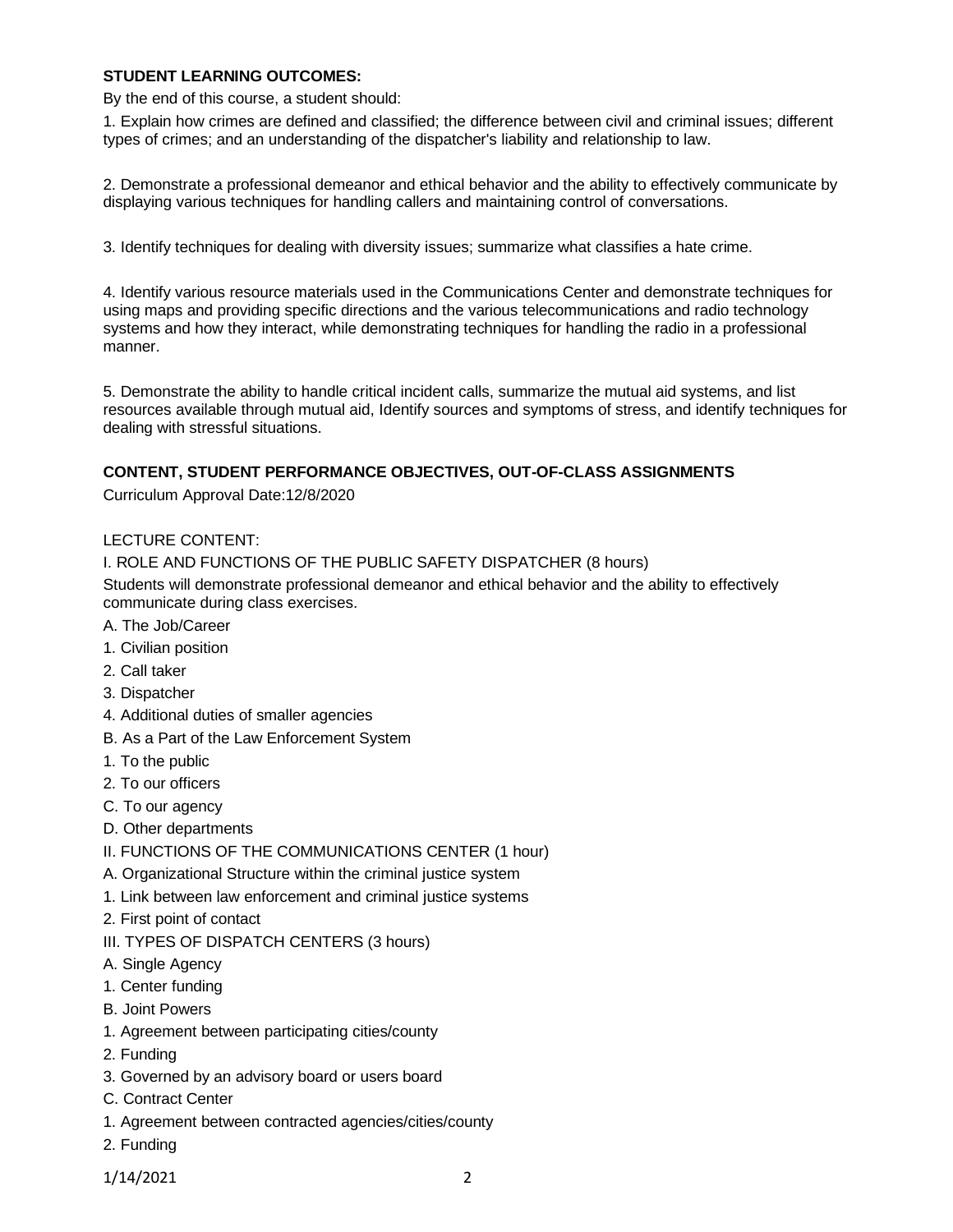- 3. Governing board
- IV. PROFESSIONAL DEMEANOR AND ETHICAL BEHAVIOR (2 hours)
- A. Definition of Standards of morale conduct
- B. Ethics, Values, Principles/Integrity
- 1. What does this mean for dispatchers
- C. Impact of Conduct
- 1. Hostile work environment
- 2. Sexual harassment
- 3. Ethical Dilemmas
- 4. Personal and professional values
- 5. Agency values and expectations

V. COMMUNICATING WITH THE PUBLIC, CO-WORKERS, FIELD PERSONNEL AND SUPERVISORS (1 hour)

- A. Sub-culture
- 1. Jargon, codes, language
- 2. Intergovernmental agency relations
- 3. Us vs. Them attitude
- VI. WORK FLOW IN THE COMMUNICATIONS CENTER (8 hours)
- A. Sources of calls
- 1. Public
- 2. Officers
- 3. Other department personnel
- 4. Other agencies
- 5. Media
- B. Types of Calls
- 1. Crimes
- 2. Civil problems
- 3. Fires
- 4. Medical emergencies
- 5. Information only
- C.Types of Callers
- 1. Hysterical/Emotional
- 2. Hostile/Angry
- 3. Intoxicated/Medicated
- 4. Relaxed/Matter-of-Fact
- 5. In shock
- D. Evaluating and Processing calls
- 1. Transfer
- 2. Prioritize
- 3. Documentation
- VII. CHAIN OF COMMAND AND ORGANIZATIONAL STRUCTURE (2 hours)
- A. Defined

1. Ascending and descending order ascending and descending order for directives, discipline, and grievances and applies

- to both sworn and non- sworn personnel
- 2. Correct flow for information
- B. Sworn Personnel
- 1. Quasi-military organization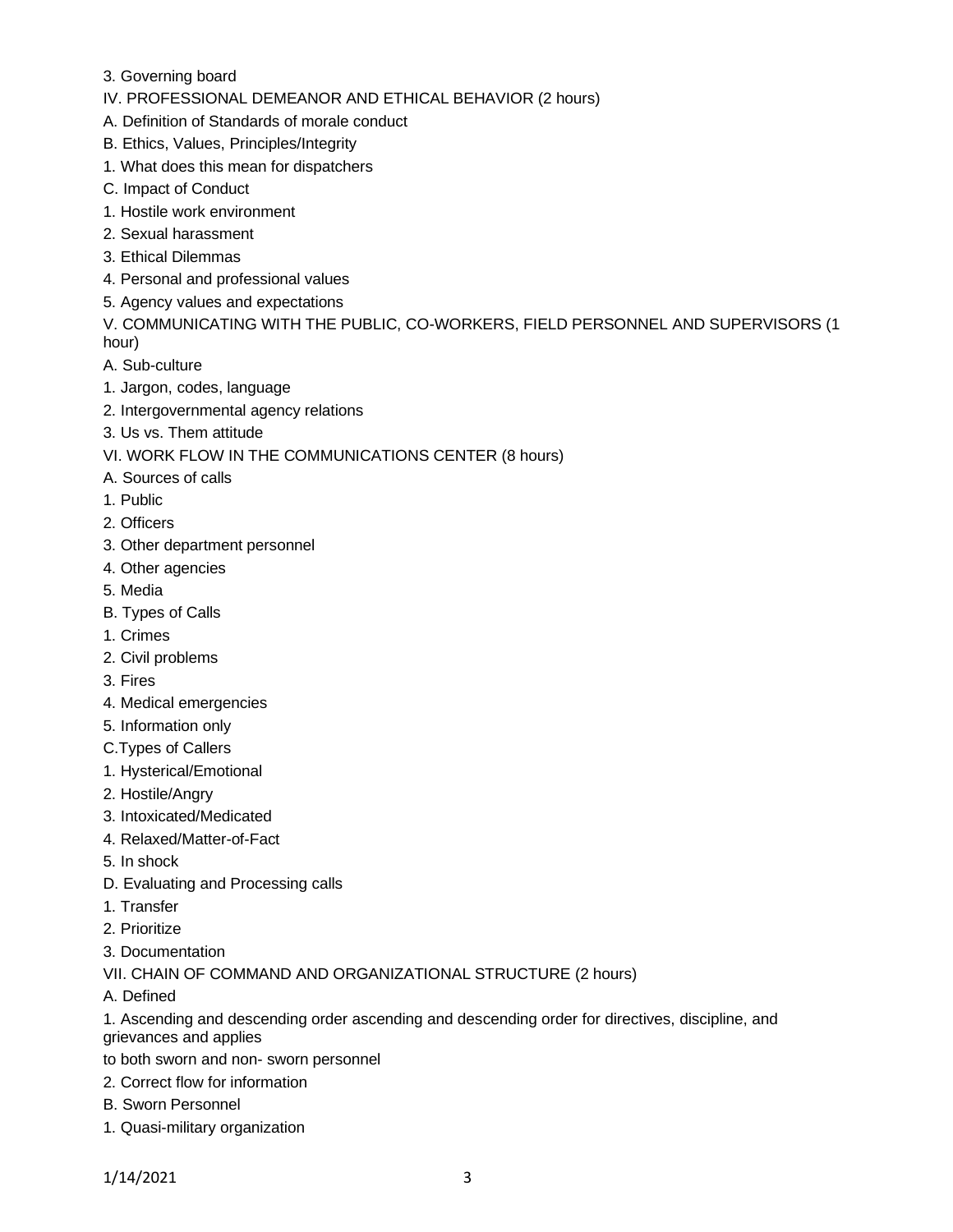- 2. Formal rank structure
- 3. Highest ranking officer
- C. Civilian Personnel
- 1. Job duties
- 2. Financial considerations
- 3. Specialization
- D. Protocol
- 1. Order

# VIII. AGENCY POLICIES AND PROCEDURES (1 hour)

- A. Agency Expectations
- 1. Public vs. Private sector differences
- 2. What your agency expects from you
- 3. What can you expect from your agency
- IX. CAREER DEVELOPMENT (2 hours)
- A. Opportunities
- 1. Tactical Dispatcher/Incident Dispatcher
- 2. Hostage Negotiator
- 3. CTO
- 4. CSO
- 5. Peer Counseling
- 6. Promotions
- 7. Instructor
- 8. Professional organizations
- X. Criminal Justice System (4 hours)
- Students will integrate knowledge learned during mock trial exercises.
- A. Functions of law enforcement in the criminal justice system.
- 1. Local
- 2. State
- 3. Federal
- B. Corrections
- 1. County and City Jails
- 2. State / federal prison
- 3. Parole and Probation
- C. Public Safety Dispatcher's Role in the Criminal Justice System
- 1. First Point of Contact
- 2. Documentation
- 3. Courtroom preparation and testimony
- 4. Civil Cases
- 5. Criminal Prosecutions
- D. Introduction to Law
- 1. Definition of a Crime
- 2. Types of Crimes
- 3. Concepts of Evidence
- 4. Probable Cause
- 5. Court Orders
- 6. Civil Liability and Criminal Negligence
- E. National Crime Information Center Answer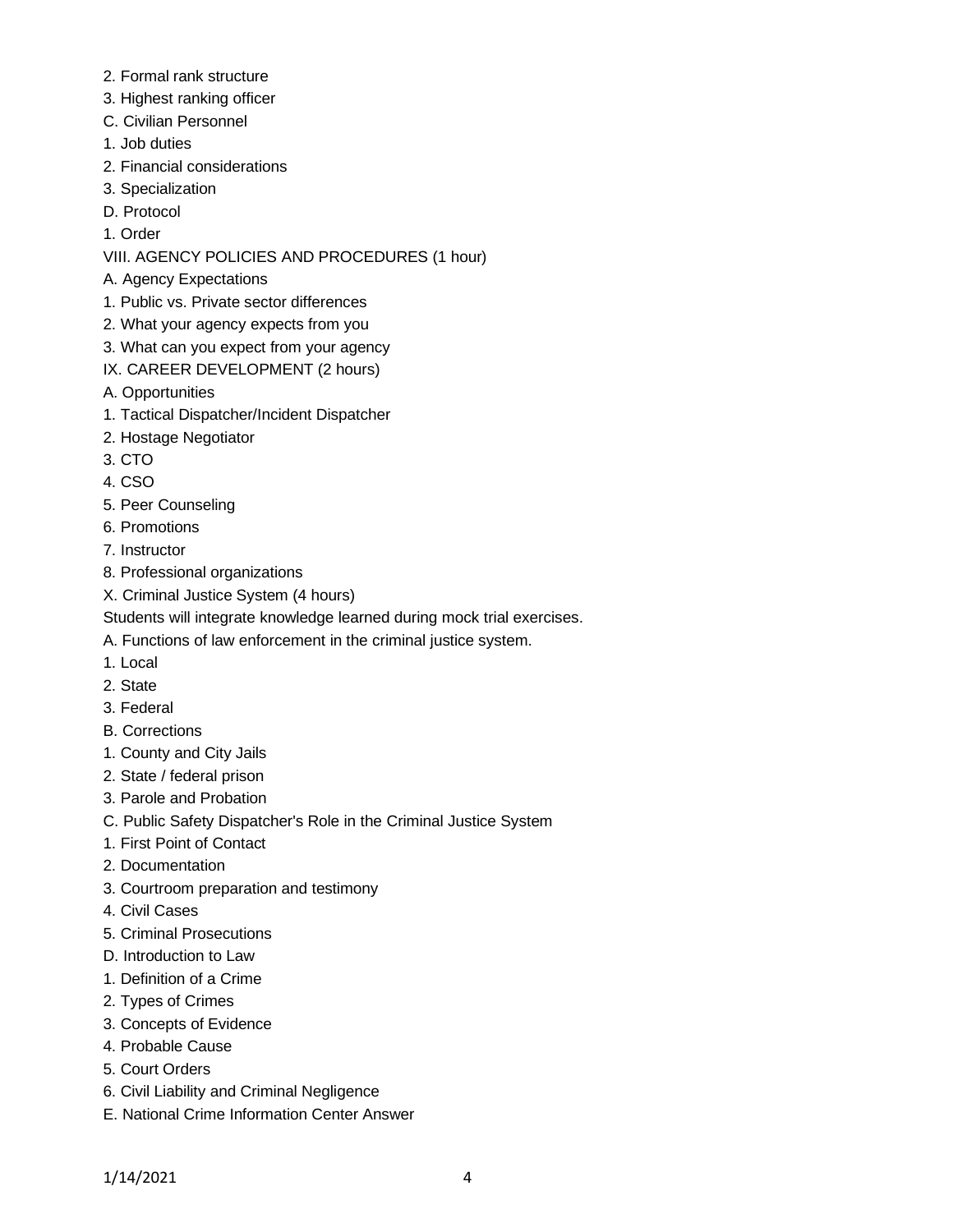### LAB CONTENT:

Because of the integrated nature of the lab/lecture method of instruction, the content for both lecture and lab are infused in all subjects.

XI. INTRODUCTION TO LAW (12 hours)

Students will have an opportunity to analyze codified law, then based on the law determine if a crime occurred during role play scenarios.

A. Definition Of A Crime

1. A crime or public offense is an act committed or omitted in violation of a law forbidding or commanding it, and to which is

annexed, upon conviction.

- B. Types Of Crimes
- 1. Felony
- 2. Misdemeanor
- 3. Wobbler
- 4. Infraction
- C. Corpus Delicti
- 1. Term is Latin and means body of crime

2. Corpus delicti of every crime consists of all elements of that crime, as specified in the statute defining the crime.

3. Human culpability must be established to prove the act was caused by a human being and not the result of a natural

phenomenon (i.e., lightning, earthquake, etc.) or an animal acting on its own accord.

- 4. Non-elements
- D. Probable Cause

1. Sufficient facts to cause a person of ordinary care and prudence to honestly believe and strongly suspect the person being

arrested may have committed a crime.

- 2. Lines of questioning that generate probable cause
- E. Concepts of Evidence
- 1. Dispatcher is the first link in the chain of evidence
- F. Confidentiality Of Communications Data/Privileged Information
- 1. Need to Know vs. Right to Know
- 2. Information pertaining to officer citizen/safety
- 3. Vehicle Code Sections 20008-20012
- 4. Government Code Sections 6251-6255
- G. Obligation To Release Public Information
- 1. Freedom of Information Act (FOIA) Title 5, Section 522
- 2. Departmental policies
- H. Evidentiary Value Of Communications Data
- 1. What is subject to subpoena
- 2. Tape recorded confessions
- 3. Dispatcher court appearances
- I. Civil Liability And Criminal Negligence
- 1. Civil liability
- 2. Criminal negligence
- J. Codified Law
- 1. Laws, rules, and regulations reduced to a system of codes
- K. Case Law
- 1. Body of law based on prior judicial decisions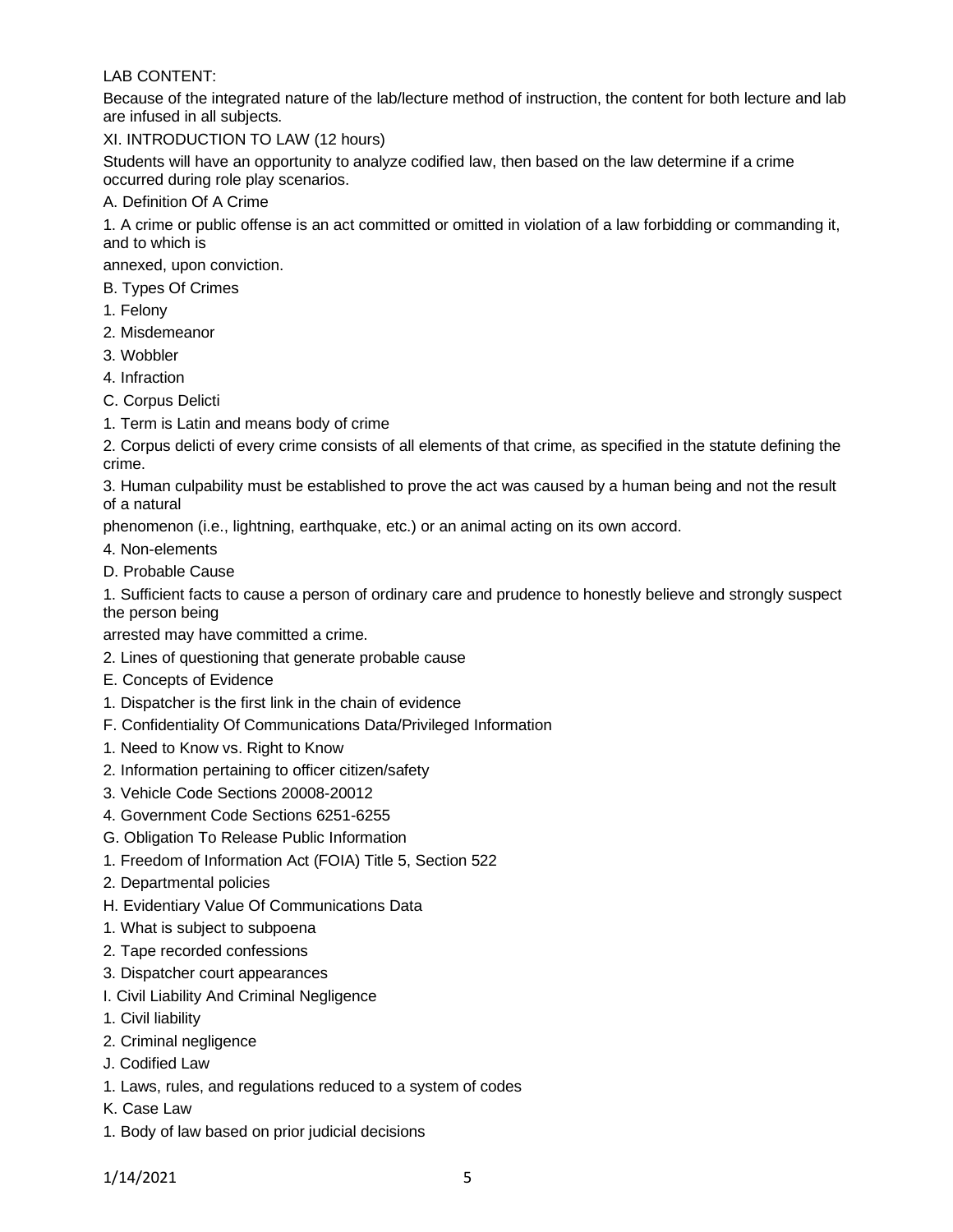- 2. Purposes of case law
- L. Parties To A Crime
- 1. Principals
- 2. Accessories
- 3. Accomplices
- M. Court Orders
- 1. Restraining or stay away orders
- 2. Child custody orders
- 3. Child visitation orders
- N. Local Ordinances
- 1. Local ordinances change from jurisdiction to jurisdiction
- 2. May be more restrictive than state or federal laws, but not broader
- 3. Violation of local ordinances are generally an infraction punishable
- O. Criminal And Civil Law
- 1. Criminal law deals with the violation of a criminal statues, called a crime
- 2. Civil law deals with non-criminal violations of the law
- P. Statutory Law Vs. Case Law
- 1. Statutory law is written law enacted by the legislative body of a nation, state, county or city
- 2. Case Law is a body of law based on prior judicial decisions
- Q. Spirit of the Law vs. Letter of the Law
- 1. Legal system throughout most of the United States was derived from the English common law system
- 2. California legal system is, for the most part, based on English common law system
- R. Criminal Intent Vs. Criminal Negligence
- 1. Criminal intent
- 2. Criminal negligence
- XII. WORKPLACE COMMNICATION SKILLS (4 hours)

Students will develop and maintain better personal and professional relationships during class exercises.

- A. Career Satisfaction and Success
- 1. Better understanding of the job
- 2. Better understanding of what is required
- B. Better Relationships
- 1. Personally
- 2. Professionally
- C. Improved Personal Health
- 1. Less stress if you know your parameters
- 2. Happier with self and job
- D. Liability
- 1. Personally
- 2. Professionally
- XIII. HOW COMMUNICATION WORKS? WHAT IS IT? (4 hours)
- A. The Communications Process
- 1. Transmission of an idea from the mind of one to the mind of another with understanding
- B. Elements of Communication
- 1. Content
- 2. Nonverbal
- 3. Voice
- C. How Does Communication Work?
- 1. You need a sender and a receiver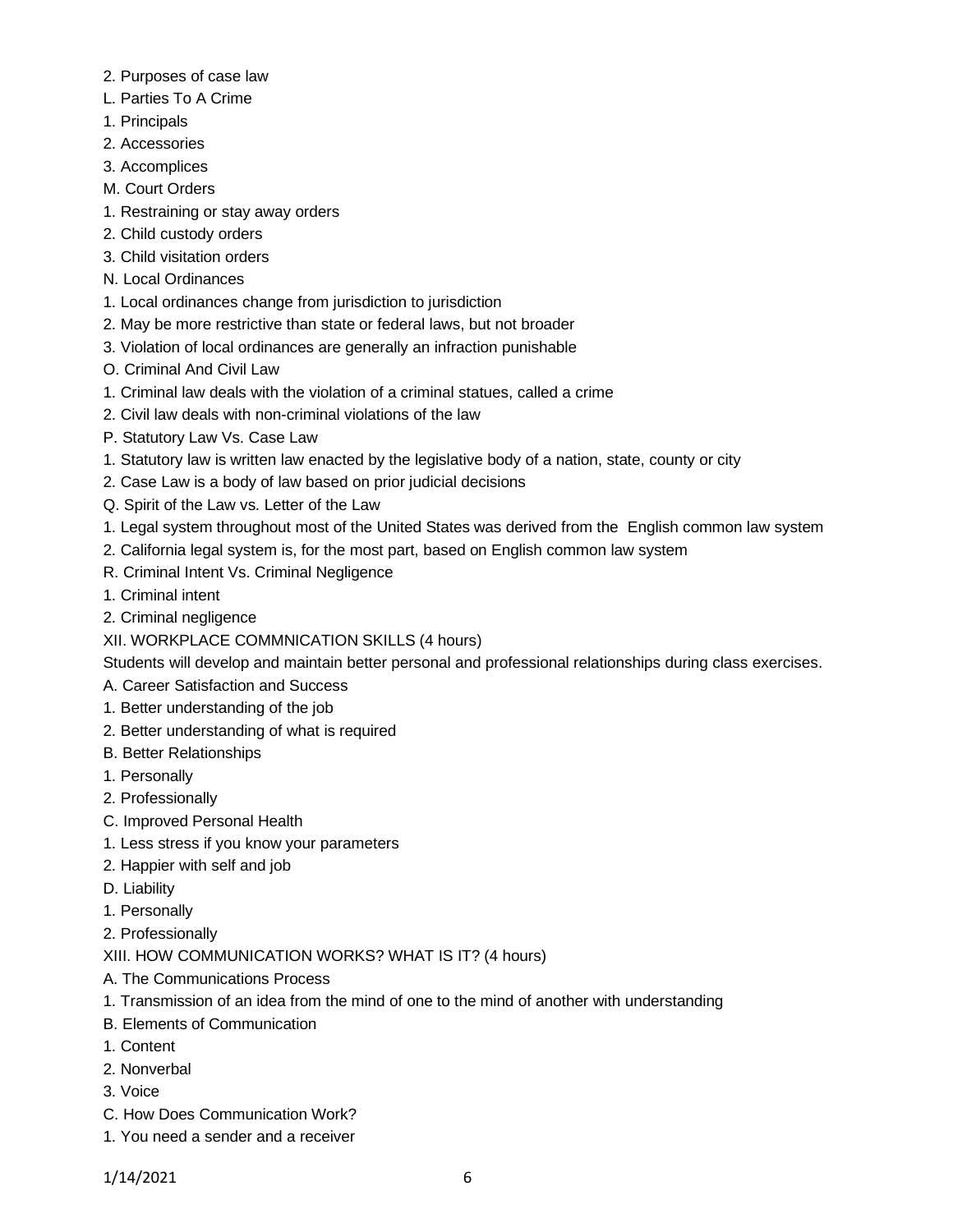- 2. Its accomplished by speech, sign or symbol
- 3. Sender and receiver sending informal and formal message
- 4. Content
- 5. Mechanics
- 6. Verbal
- 7. Non-verbal
- 8. Context in which it was said ? in dispatching context is everything
- 9. Delivery
- 10. Style
- 11.Flexible
- 12. Attentive
- 13. Precise
- 14. Dominant
- 15. Relaxed
- 16. Argumentative
- D. Active Listening
- 1. Definition and purpose
- 2. Elements of active listening
- 3. Obstacles in listening
- E. Barriers to Communication
- 1. Noise
- 2. Filters
- 3. Physical location
- F. Effects Of Nonverbal Communication
- 1. Person to person

XIV. HOW DOES ALL OF THIS IMPACT THE WORKPLACE? AND, HOW DOES THIS WORK FOR YOU? (4 hours)

- A. Professional Conduct
- 1. Remember your role and who the customer is
- 2. Civil Behavior
- 3. Courtesy
- 4. Voice tone
- 5. Word selection
- 6. Body Language
- 7. Dealing with work related stress
- B. Driving Your Own Career
- 1. 97% of all law enforcement communications is verbal
- 2. Success
- C. Promoting A Safe Workplace, Free From:
- 1. Discrimination and harassment
- 2. Occupational hazards
- 3. Emotional/psychological hazards
- 4. Verbal misconduct
- 5. Gossip and rumor
- 6. Unacceptable behavior
- D. Promoting A Tolerant Workplace
- 1. Valuing and respecting diversity
- 2. Perception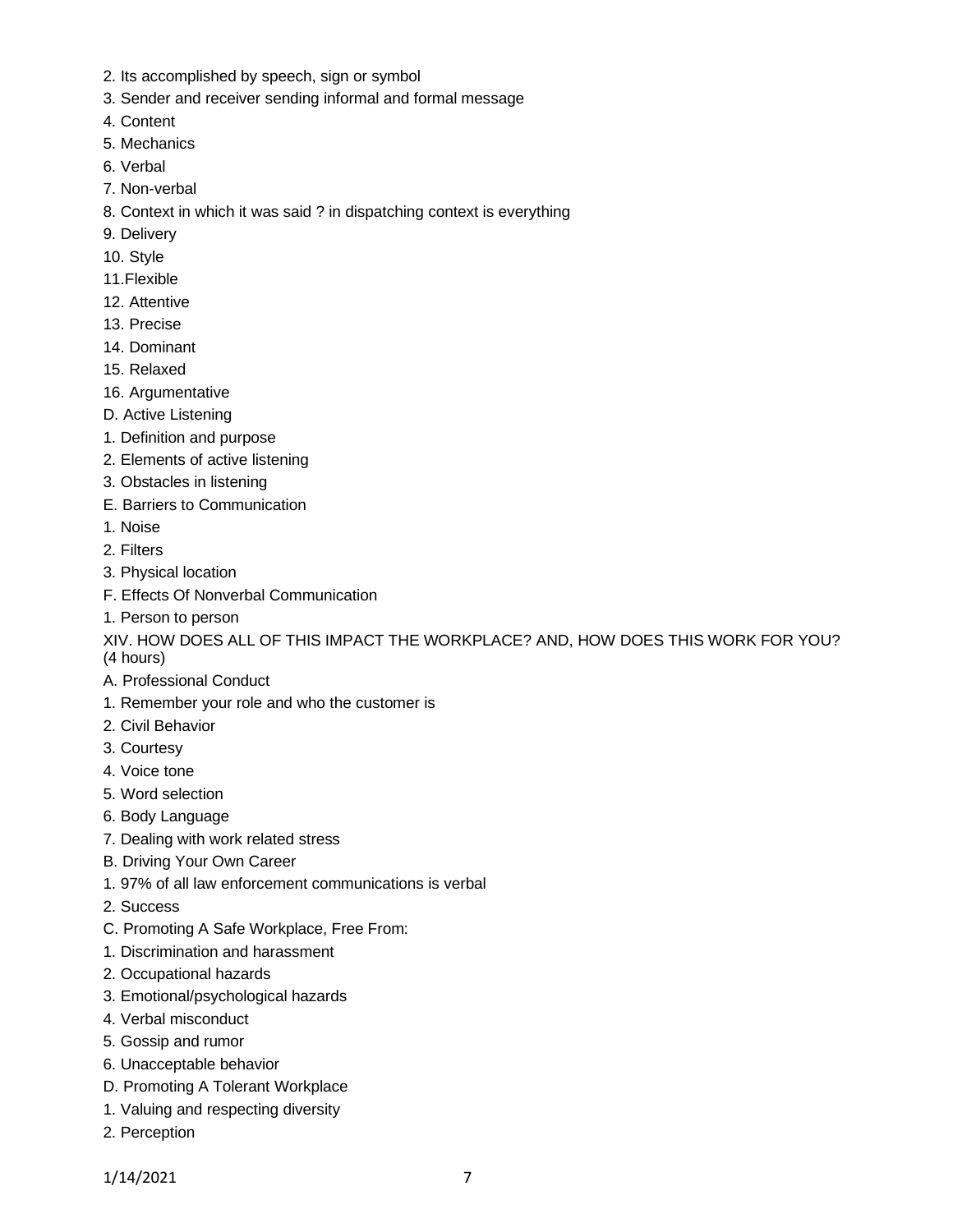- 3. Treating others how you want to be treated
- E. Reacting To Verbal Altercations
- 1. Verbal deflection
- 2. Refocus/re-direction
- 3. Advantages of coping positively with negativity
- F. Ignore Your Inner Voice!
- 1. Angel or Devil on your shoulder
- 2. Remember, there is always an open microphone somewhere
- 3. Telephone lines are taped
- G. Personal Impacts
- 1. Better relationships
- 2. Liability

### XV. TELEPHONE ANSWERING PROCEDURES and TECHNOLOGY (12 hours)

Students will participate in a scenario-based group activity to develop a series of questions to ask a caller so that a mental picture of a scene can be developed and an accurate dispatch can be performed.

- A. 9-1-1
- 1. History of 9-1-1
- 2. CA law suggests this line should be answered within three rings
- 3. Cannot transfer a 9-1-1 call more than once
- 4. Terminology
- 5. Wireless 9-1-1 (cellular)
- 6. N11 Issues
- B. Seven-digit Emergency Lines
- 1. Published emergency lines
- C. Business Lines
- 1. Centrex
- 2. 7 digit lines
- 3. Ring-down lines
- 4. Inter-agency contact line (non-published numbers)
- D. Intercoms
- 1. Console to console
- 2. Inter-agency i.e., Records to Communications Center or Dispatch Center to Dispatch Center
- E. Microwave Lines
- 1. Back-up or contingency phones
- F. Phone Answering Greetings
- 1. Agency identifier (Name of agency)
- 2. Operator name or number
- 3. Type of line i.e., 9-1-1 emergency, etc
- XVI. INTERVIEW TECHNIQUES AND CALL TYPES (12 hours)
- A. Primary Information 5 W?s
- 1. Where
- 2. What
- 3. When
- 4. Who
- 5. Why (How)
- 6. Weapons
- B. Secondary Information
- 1. Subject/Suspect descriptors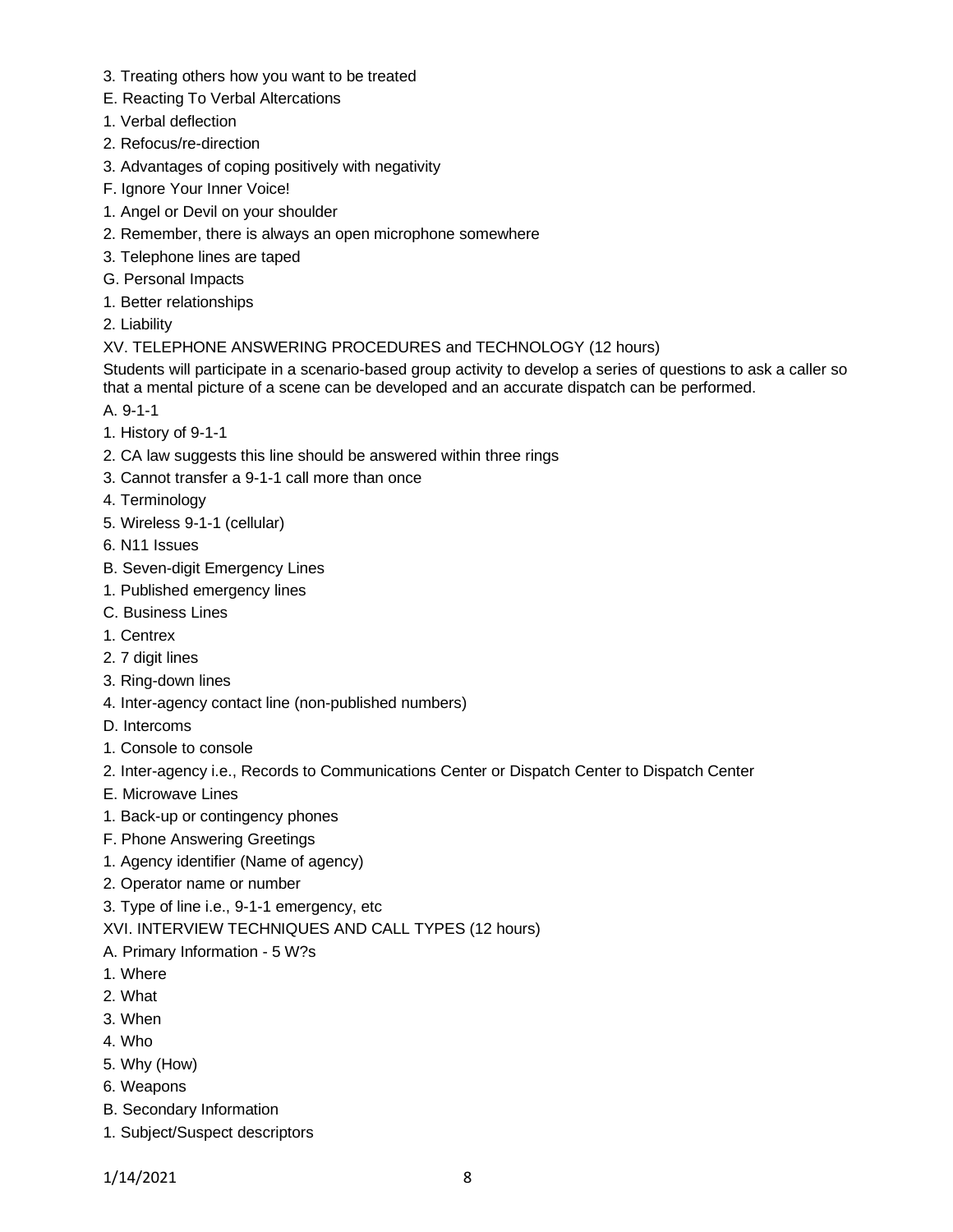- 2. Vehicle description
- 3. Scene information
- C. Specific Caller Techniques to best provide customer service under these circumstances:
- 1. Calming a caller in crisis
- 2. Shock
- 3. Hysterical callers
- 4. Crank/Nuisance calls
- 5. TDD/TTY
- 6. Non-English speakers
- 7. Witnesses
- 8. Victims
- 9. Suspect
- 10. Anonymous/Informant
- 11. Abrasive
- 12. Frightened
- 13. Hurried
- 14. Politically demanding
- 15. Intoxicated
- 16. Very young
- 17. Very old
- 18. Rambling
- 19. Foreign
- 20. Frustrated
- 21.Hostile or unapproachable
- D. Types of Incidents/Obtaining information and advising citizens of actions to take
- 1. Criminal
- 2. Traffic
- 3. Medical
- 4. Fire
- 5. HazMat
- 6. Evacuations
- 7. Civil
- 8. Alarms
- E. Call Processing
- 1. Call prioritization
- 2. In-progress
- 3. In progress versus cold reports
- 4. Managing multiple calls
- 5. Routing time sensitive information to the radio dispatcher
- 6. Performance standards
- F. Advice to Citizens
- 1. Reassuring the caller
- 2. Explaining policies/procedures and legal guidelines
- G. Communications Skills
- 1. Clear voice projection
- 2. Good diction
- 3. Proper modulation
- 4. Active listening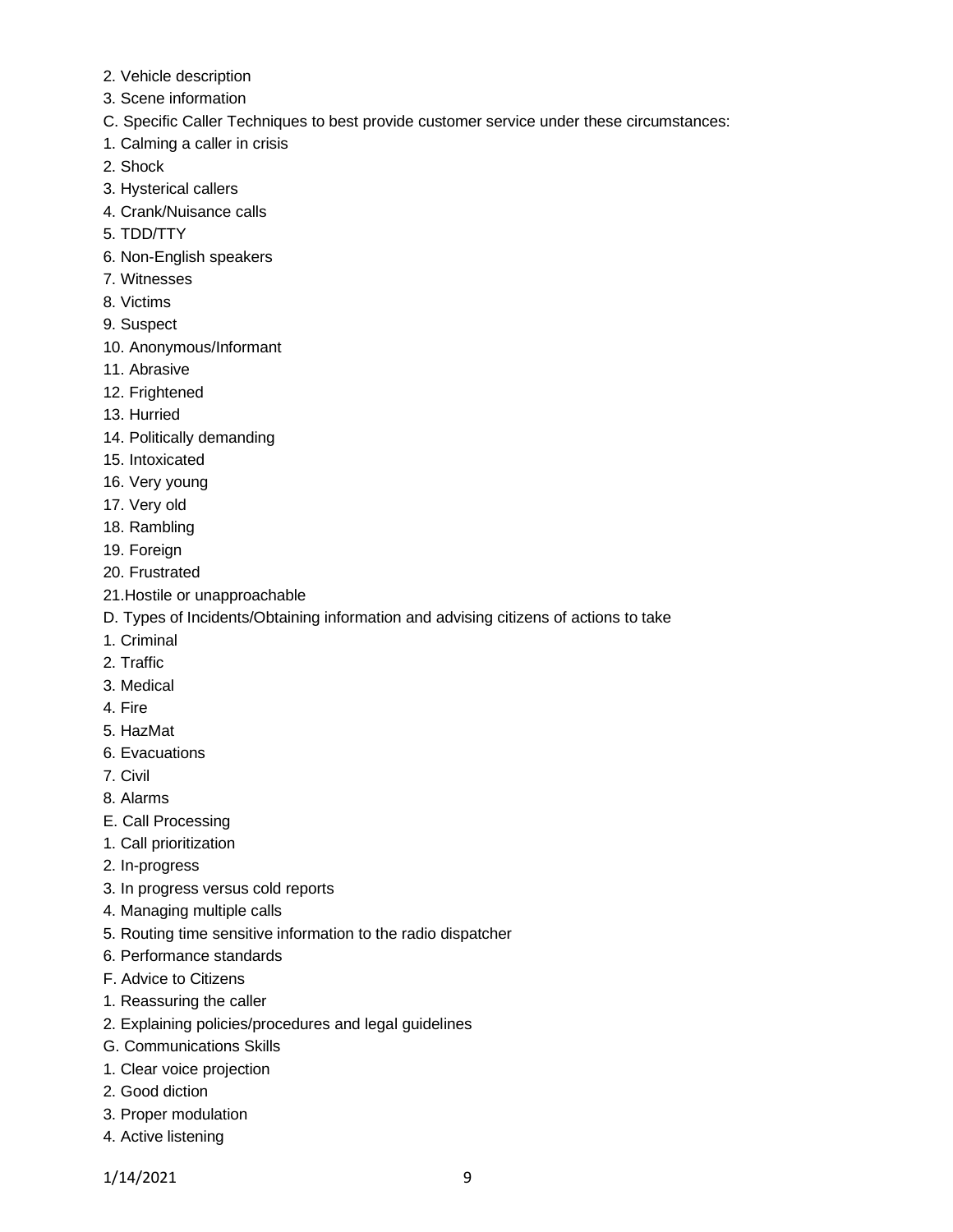- 5. Detecting and interpreting (background) voices and noises
- 6. Use of proper terminology
- 7. Control the call
- H. Conveying Direction and Instructions to the Public, i.e., building exit instructions
- 1. Clear and accurate
- 2. Empathetic
- 3. Responsive
- 4. Liability
- 5. Creating special relationships with the caller
- 6. Relaying what your instructions are to the radio dispatcher
- I. Developing the Mental Picture
- 1. Painting the picture for the responder
- J. Customer Service
- 1. Providing the service
- 2. Impacts of poor customer service
- XVII. TELEPHONE TECHNOLOGY (8 hours)
- A. Audio Recorders
- 1. Main logging recorder
- 2. Instant play back
- B. Manual or computer-based telephone systems
- 1. Analog versus digital
- C. Other technology
- 1. Automated mapping
- 2. Alpha-numeric paging
- 3. Manual query
- 4. Automated Cross directories
- 5. Internet/Intranet searches
- 6. Phone company trace
- 7. Reverse 9-1-1
- 8. Manual trace
- 9. Contacting chief special agent
- 10. Intelligent workstations
- 11. Voice activated alarms
- XVIII. MISSING PERSONS (2 hours)
- Students will develop techniques for proper handling of missing persons calls.
- A. Background And Legislative Intent

1. Missing children/adults history in the state that leads to today's legislation, response, and search techniques

- 2. Legislation
- B. Types Of Missing Person
- 1. At-risk categories
- 2. Involuntary missing
- 3. Abductions
- 4. Child
- 5. Runaway
- 6. Unknown missing
- C. Statutory Requirements Associated With Response
- 1. Accepting or assisting the reporting party, regardless of jurisdiction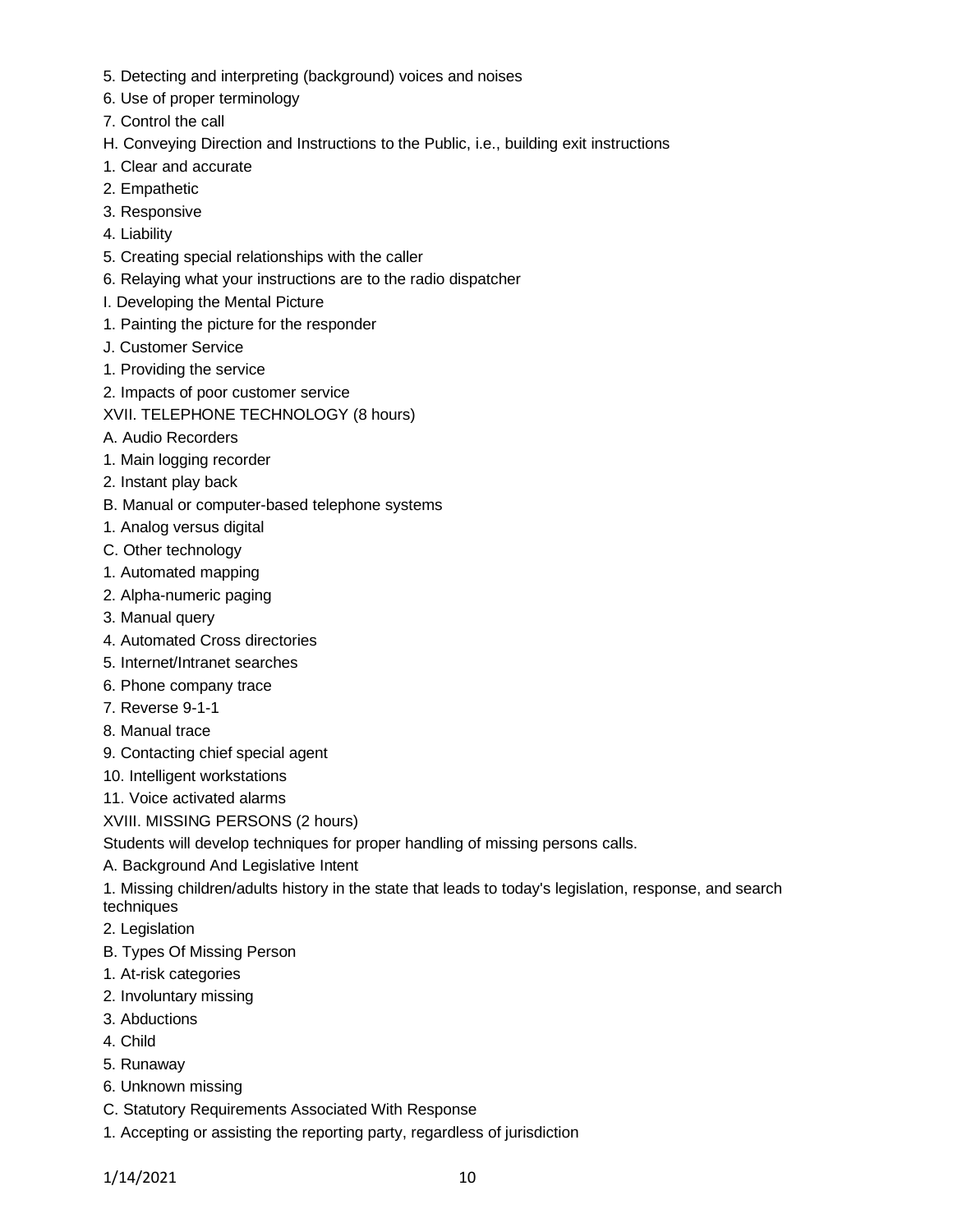- 2. Prioritizing the response
- 3. Initiating an investigation

4. Complying with Department of Justice requirements for obtaining dental/medical records and photographs.

- 5. Notifying involved agencies
- 6. Entering and updating required databases
- D. Critical Call Taking And Dispatcher Responsibilities And Requirements
- 1. Empathy and compassion
- 2. Information needed to assist initial response action
- 3. Classifying missing person situations
- 4. Accurate and timely ?Be on the Lookout? information
- 5. Actions required when a missing person is located
- E. Role Of Officers And Missing Person Investigators
- 1. Reasons for making a thorough search
- 2. Resources and investigative tools
- XIX. DOMESTIC VIOLENCE (4 hours)

Students will demonstrate techniques for handling domestic violence calls.

- A. Provisions of the Penal Code
- 1. PC 13700 criteria
- 2. Conduct of involved parties
- B. Domestic Violence Legal Definitions And Terminology
- 1. Domestic
- 2. Abuse
- 3. Cohabitant
- 4. Family violence
- 5. Primary aggressor
- C. Law Enforcement's Responsibility In Response
- 1. Stress the enforcement of the laws to protect the victim
- 2. Communicates the attitude that violent behavior in the home is criminal behavior not to be tolerated
- 3. Response indicates that domestic violence is a serious crime against society
- 4. Response and arrest has been shown to be a deterrent regardless of whether or not the case is prosecuted
- D. Role Of The Public Safety Dispatcher
- 1. First in line of assistance/contact for victims.
- 2. In handling domestic violence incidents, it is important to

3. If appropriate, advise the victim an arrest might help prevent future violence and can lead to forced help for the batterer.

- 4. Explain to the victim the impact of violence on children in the home
- E. Referral Agencies And Resources

F. Community resources and provide resource information to the victim, which includes public, private, and/or local government

resources.

G. Domestic Violence Overview

1. In 2000, 147 murders were committed as a result of intimate partner violence

2. Law enforcement received 196,406 domestic violence calls in 2000, with weapons, including firearms, and knives, involved in

- 135,156 of these cases
- 3. Domestic violence arrests rose from 38,200 in 1989 more than 51,200 in 2000
- 4. In 2000, California DOJ issued 197,360 restraining orders involving domestic violence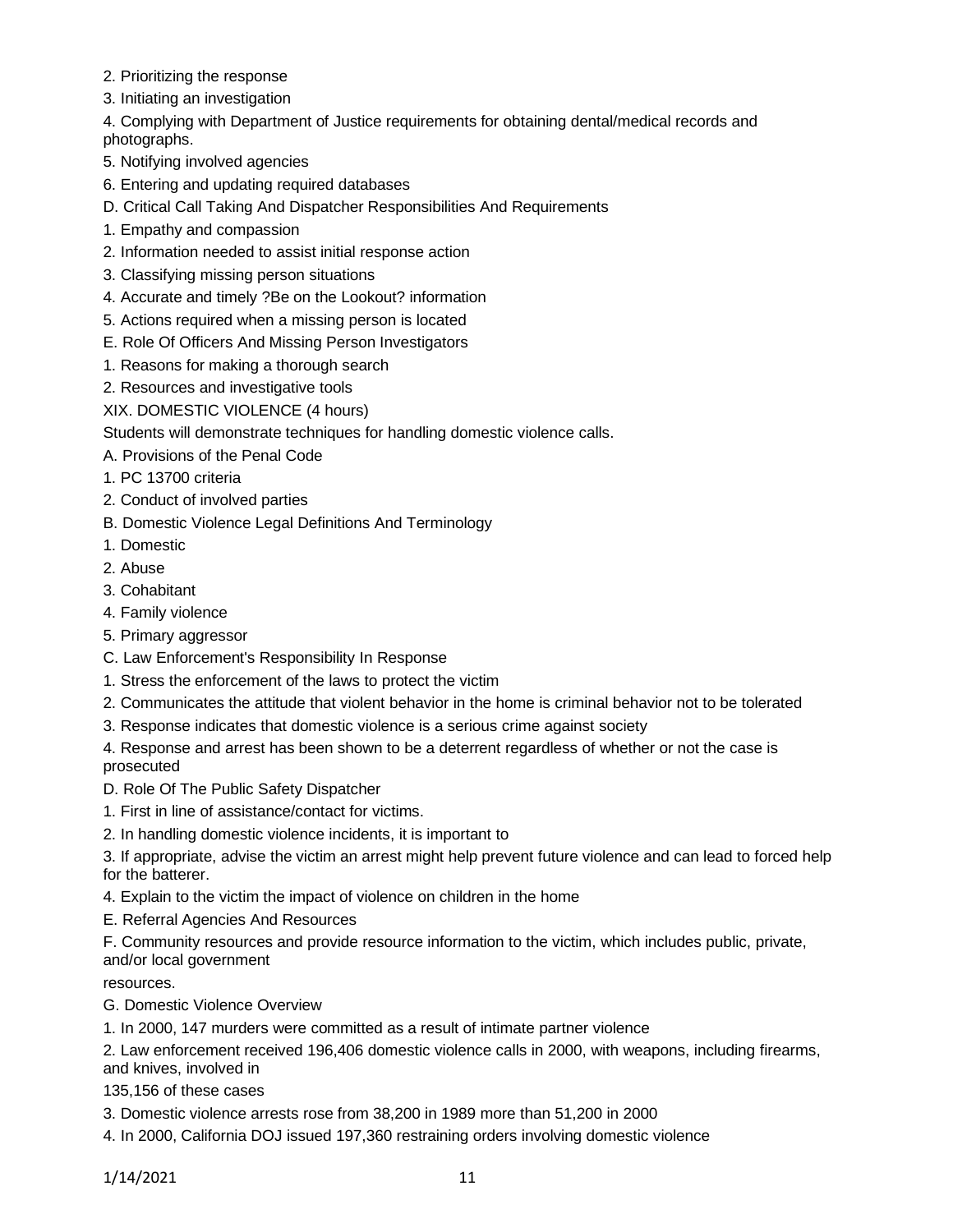- 5. Abuse in relationships exits among all classes, races, and cultural groups.
- H. Historical Background Of Domestic Violence Laws
- 1. Historical Perspective
- 2. Other Historical Factors
- 3. Legislative Intent
- I. Nature And Extent Of Domestic Violence
- 1. Frequency of occurrence/escalating nature and lethality
- 2. Impact on victims
- 3. Cycles of violence
- J. Legal Rights And Remedies Available To Victims
- 1. Emergency Protective Orders (EPO) became effective July 1, 1988

2. Ex Parte Restraining Orders (RO) is a restraining order issued without prior notice or hearing and is usually valid until the

Order to Show Cause (OSC) hearing date

3. Domestic Violence Temporary Restring Order (DVTRO) is the most frequently obtained ex parte restraining order

- 4. Terms of order or what restraining orders issued by civil court can do for victims
- K.Tenancy Issues And Domestic Violence
- 1. Often the victim is forced to leave his/her primary residence to escape the violent situation
- 2. Transportation arrangements to shelters
- L. Impact On Children
- 1. Children learn violence is an acceptable and expected part of relationships
- 2. Children may be injured in the conflict
- 3. Children often learn to use violence to express frustration, anger and needs
- 4. Children may blame themselves for the problem
- 5. Children may be emotionally or physically neglected
- M. Assisting Victims
- N. Assist in obtaining appropriate medical attention
- 1. Providing a civil stand-by
- 2. Personal safety options
- O. Importance Of Call Taking Procedures
- 1. Dispatcher's courtroom testimony in domestic violence cases
- 2. Effective questioning includes asking specific questions
- 3. Proper documentation can have a positive impact

XX. COMMUNITY ORIENTED POLICING/CULTURAL DIVERSITY/HATE CRIMES/GANG AWARENESS (8 hours)

Students will identify techniques for dealing with diversity issues; summarize what classifies a hate crimes during class exercises.

- A. History of Community Policing
- 1. Sir Robert Peel Metropolitan Police Act of 1929
- 2. 1900's police lost sight of the original concept
- 3. Social distancing
- 4. Upheaval and reform
- B. Community Policing Defined
- 1. Both a philosophy and an organizational strategy
- C. Benefits Of Community Policing To Organization, Community And Employee
- 1. Benefits
- 2. Benefits to employee
- D. Role Of The Public Safety Dispatcher In Community Policing

1/14/2021 12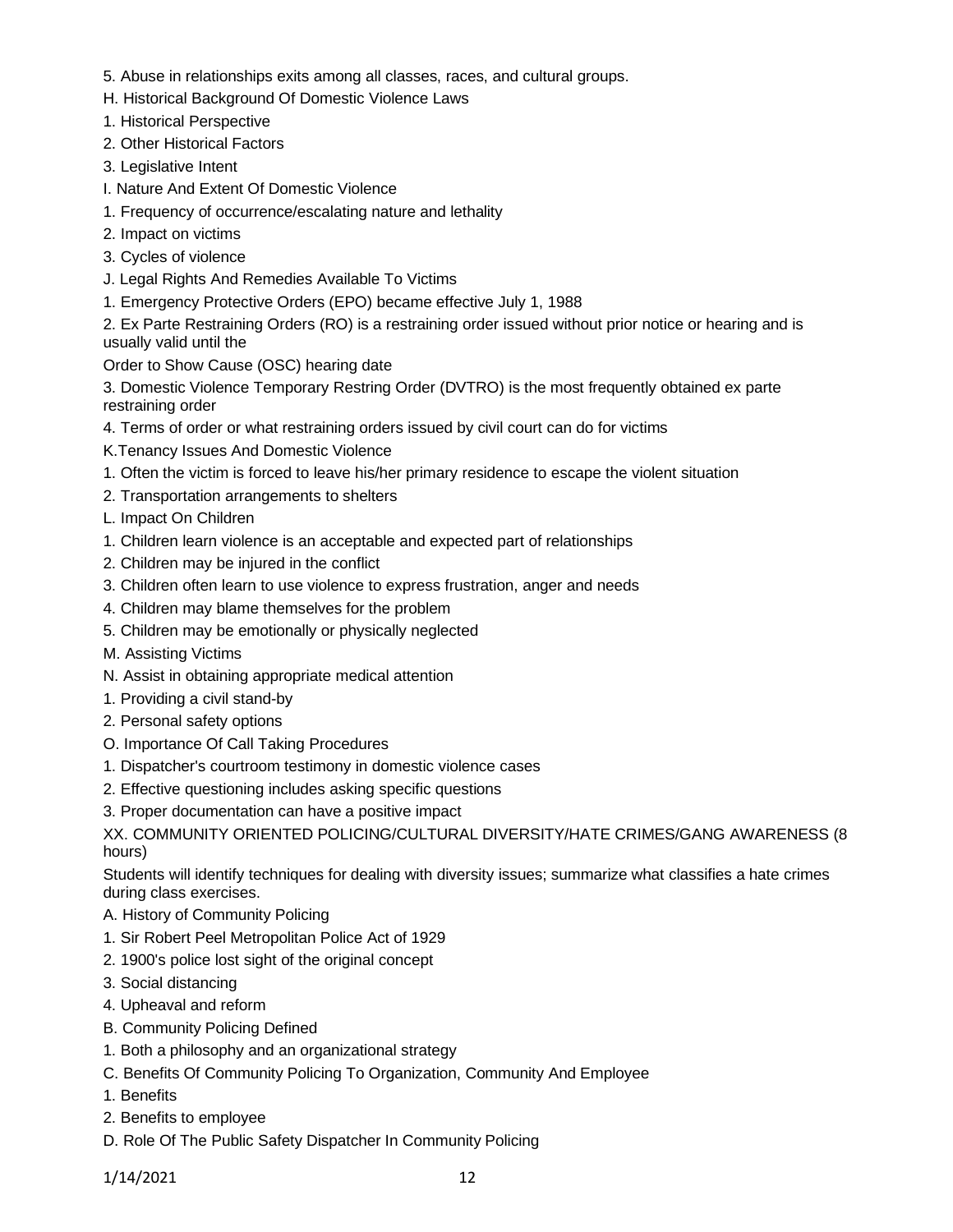- 1. First point of contact
- 2. Elicits information from the citizen to determine police response

3. Provides educational information about the department and neighborhood programs that may better serve complaints

- E. Customer Service
- 1. Police related referrals
- 2. Non-police related referrals

XXI. CULTURAL DIVERSITY (8 hours)

- A. Culture And Cultural Diversity Defined
- 1. Culture defined as the total life way of a people

2. Cultural diversity under the law, means members of all racial and cultural groups specifically including gender and sexual

orientation. (PC 13519.4)

- B. Changing Terminology Associated With Diversity, Ethnicity, And Human Relations
- 1. Diversity
- 2. Ethnicity
- 3. Human Relations
- 4. Nationality
- C. Cultural Composition Of California
- 1. California's past
- 2. California's present
- 3. California?s Future
- D. Changing Law Enforcement Service
- 1. Demands create a greater need for law enforcement personnel
- E. Benefits Of Valuing Diversity
- 1. Within the law enforcement organization and within the community it serves
- F. Definitions Of And Differences Between
- 1. Prejudice
- 2. Discrimination
- 3. Prejudice vs. Discrimination
- 4. Stereotyping
- G. Possible Barriers To Cross-Cultural Communications
- 1. Cultural perceptions of law enforcement
- 2. Law enforcement's perception of cultural groups.
- H. Strategies For Effective Communication
- 1. Verbal communication
- 2. Active listening
- I. Cross Cultural Behaviors During Telephone Contacts
- 1. Effective cultural contacts cannot be reduced to a ?recipe style? approach
- 2. Valuable to recognize any personal preconceptions that exist
- 3. How to avoid stereotyping

## XXII. HATE CRIMES (1 hour)

A. Hate Incident

1. Involve behaviors that, though motivated by bias against a victim's classification in protected classes, are not criminal acts

- B. Hate Crime (PC 13519.3)
- C. Statutes
- 1. Federal criminal statutes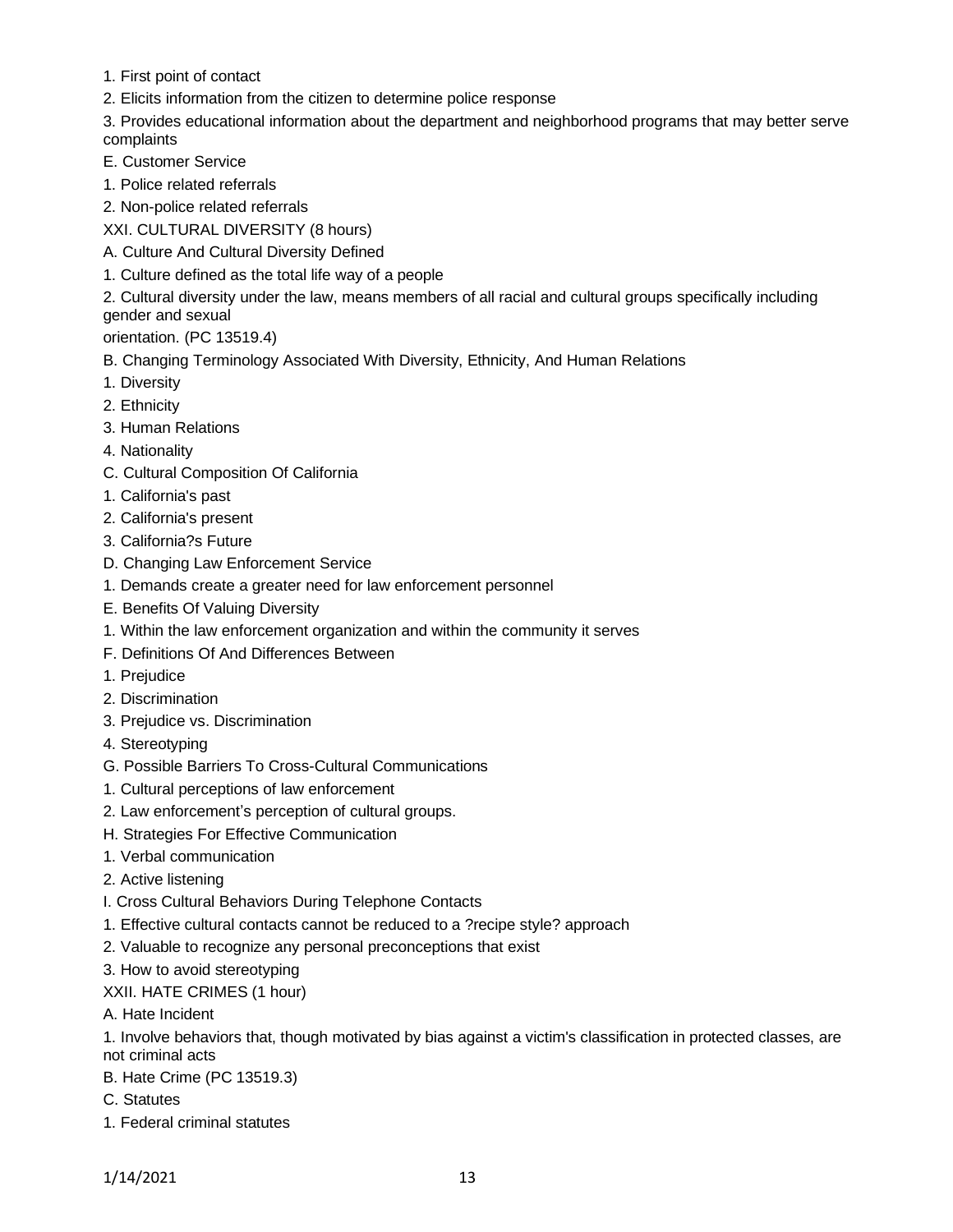- 2. Federal civil statutes
- 3. State civil statutes
- XXIV. GANGS (1 hour)
- A. Identifying Characteristics And Crime Trends Associated With Criminal Gangs
- 1. Criteria should be considered in determining whether or not a hate crime has occurred
- B. Methods Gang Members Use To Communicate
- 1. Graffiti
- 2. Tattoos
- 3. Other types of communication
- C. Dispatcher's Role In Enhancing Officer Safety On Gang-Related Calls
- 1. Gathering Information
- 2. Dispatching Calls

XXV. CHILD, ELDER, AND DEPENDENT ADULT ABUSE (4 hours)

Students will list types of child abuse and elder abuse.

- A. An Overview Of Child Abuse
- 1. Child abuse in California
- 2. Understanding the effects of child abuse
- B. Types Of Child Abuse
- 1. Neglect
- 2. Sexual abuse
- 3. Physical abuse
- C. Laws Related To Child Abuse
- 1. 273 PC Child Abuse
- 2. 288a PC Lewd act with a child under 14 years of age
- 3. 288b PC Lewd act with a child under 14 years of age, force involved
- D. Crimes Associated With The Abuse Of Children
- 1. Domestic Violence
- 2. Sexual Misconduct in multiple child homes
- E. Resources, Services And Facilities Available To Victims
- 1. Local sheriff or police department
- 2. Child abuse and neglect hotlines, council or center
- 3. The Child Protective Services Unit
- 4. Local Welfare or Social Services Department
- 5. Human Resources Agency, Department of Public Social Services
- 6. Department of Health and Human Services, Department of Public Assistance
- 7. Local/County juvenile probation department
- F. An Overview Of Elder/Dependent Adult Abuse
- 1. Currently more than 4.9 million Californians over 60

2. Estimated that one of every 20 elderly people is the victim of neglect or physical psychological or financial abuse

- G. Types Of Elder/Dependent Adult Abuse
- 1. Physical Abuse
- 2. Emotional Abuse
- 3. Sexual
- 4. Fiduciary
- H. Laws Related To Elder/Dependent Adult Abuse
- 1. Welfare & Institutions Code, 15656
- 2. Welfare & Institutions Code, 15600 et seq.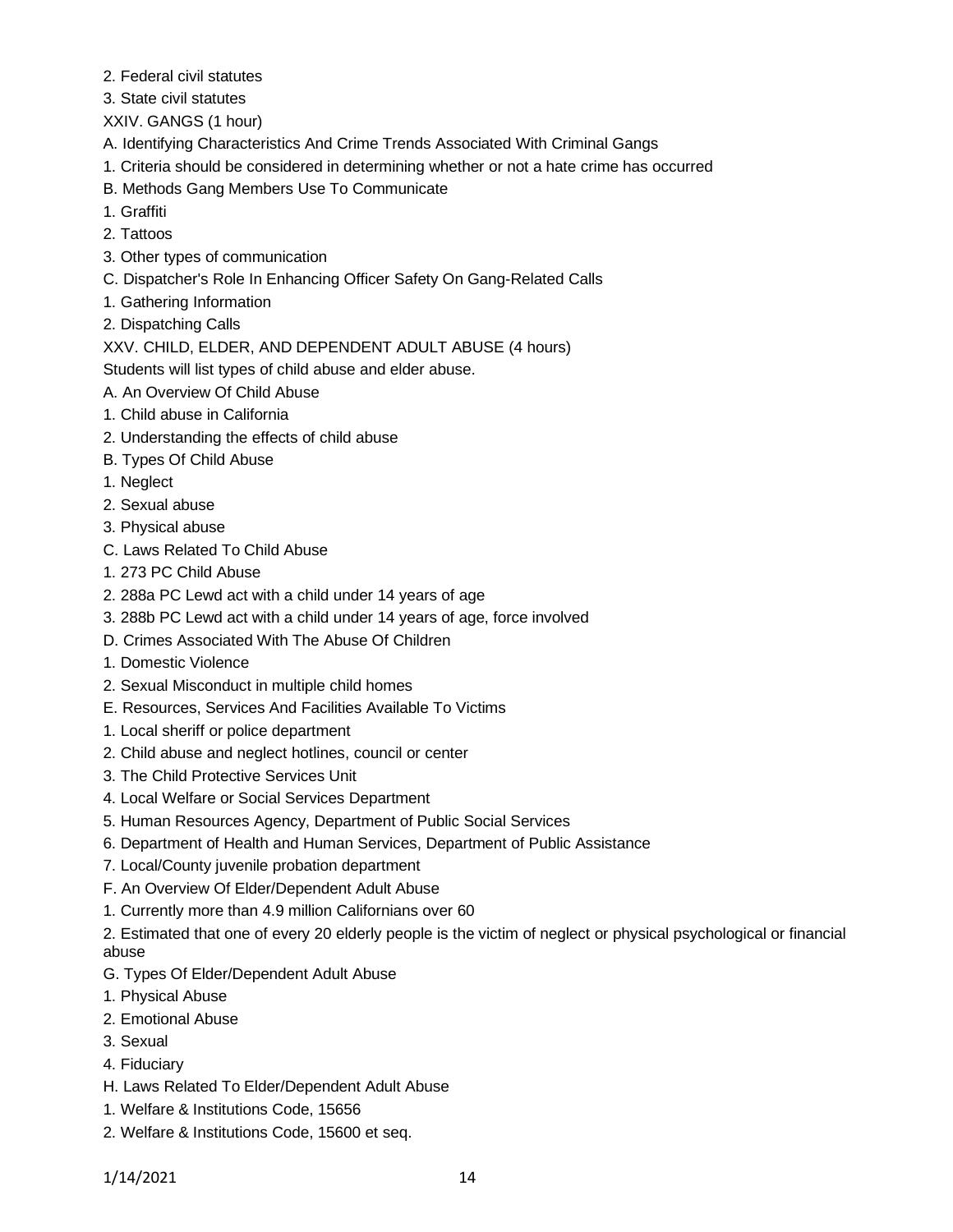- 3. Welfare & Institutions Code, 15630
- 4. Welfare & Institutions Code, 15636
- 5. Welfare & Institutions Code, 15630(h)
- I. Crimes Associated With The Abuse Of Elders And Dependent Adults
- 1. Domestic violence

2. Elders can also be a helpless victim who lives in a residence where other illegal activities may be occurring

- J. Resources, Services And Facilities Available To Victims Of Elder/Dependent Adult Abuse
- 1. Alta Regional Center
- 2. Adult Protective Services
- 3. National Center on Elder Abuse

### XXVI. LAW ENFORCEMENT TELECOMMUNICATIONS (6 hours)

Students will identify various telecommunications systems and how they interact during class exercises.

- A. Criminal Justice Information Systems
- 1. Developed as result of growing need for vital information in a timely manner
- B. Available Systems
- 1. CLETS
- 2. CJIS
- 3. DMV
- 4. NCIC
- 5. NLETS
- 6. LEDS (Oregon)
- C. Access To Information
- 1. Governed by geographical area
- D. State & Federal Laws/Policies CONTINUED
- 1. Employees with access or input to the network
- 2. Liability
- E. Procedures
- 1. Maintain integrity of CLETS and ensure security
- 2. Maintaining records
- F. Computer Information Systems
- 1. Departmental
- 2. Regional
- 3. Specialized

XXVII. CALIFORNIA LAW ENFORCEMENT TELETYPE SYSTEM (CLETS)

- A. Mnemonics
- 1. Identify terminal
- 2. Identify agency
- B. Administrative messages
- 1. Restrictions
- 2. Considered confidential
- C. All Points Bulletins (APB)
- 1. Expanded group routing
- 2. Highway, geographical error or crime specific

XXVIII. CRIMINAL JUSTICE INFORMATION SYSTEM (CJIS)

- A. Wanted Persons System (WPS)
- 1. Records pertaining to fugitives and arrest warrants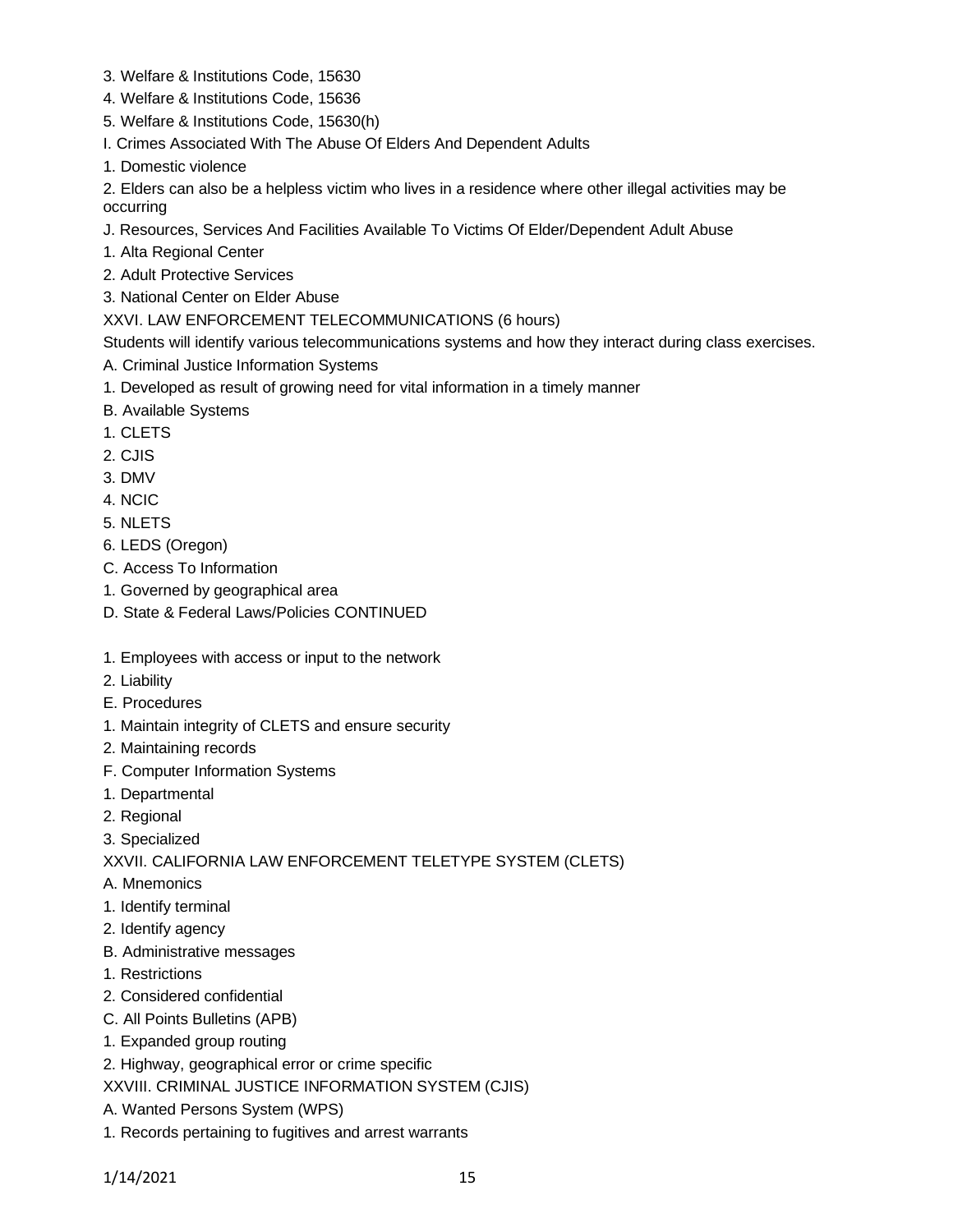- 2. Retention Periods
- 3. Inquiries
- 4. Returns
- 5. Confirmations
- B. Stolen Vehicle System (SVS)
- 1. File of stolen/felony/stored vehicles; stolen/lost/ felony plates; stolen vehicle parts, vehicles associated w/missing persons
- 2. Vehicle types:
- 3. Vehicle parts
- 4. Retention Period
- 5. Inquiries
- 6. Returns
- C. Automated Boat System (ABS)
- 1. File of boats/watercraft that are stolen, lost, repossessed, stored and stolen parts
- 2. Kind of watercraft in ABS
- 3. Boat parts
- 4. Retention period
- 5. Inquiries
- 6. Returns
- D. Automated Property System (APS)
- 1. File of serialized property stolen, lost, found, held for evidence, under

observation or pawned

- 2. Kinds of property
- 3. Retention Period
- 4. Inquiries
- 5. Responses
- E. Automated Firearm System (AFS)
- 1. File pertaining to law enforcement status of serialized weapons stolen, lost,

found; historical records with names of persons associated with firearms -

CCW license, dealer's record of sale, pawns, and voluntary registration

- 2. Kinds of weapons
- 3. Record Types
- 4. Retention Periods
- 5. Inquiries
- 6. Responses
- F. Master Name Index (MNI)
- 1. File containing personal descriptor records for all subjects on file in criminal
- history
- 2. Inquiries
- 3. Responses
- G. Automated Criminal History System (ACHS)
- 1. Centralized automated system designed to provide authorized criminal justice
- agencies with criminal history records or rap sheets
- 2. CH summaries available
- H. Manual Criminal History
- 1. Files that have not been automated
- 2. Inquiries made by phone, teletype or mail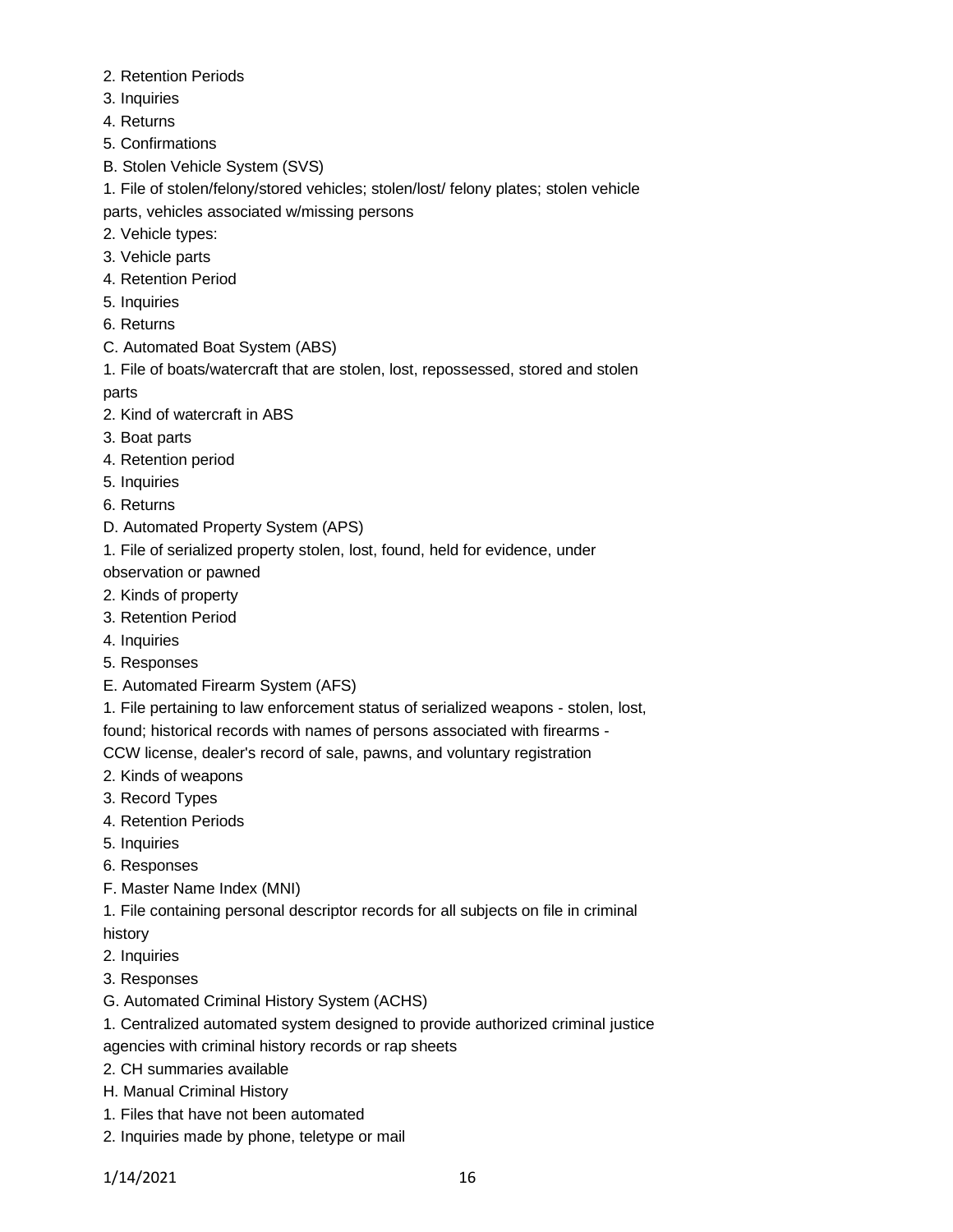- I. Missing/Unidentified Persons File (MUPS)
- 1. Files of missing/unidentified persons from California or surrounding states

2. PC 14205 requires local agencies to accept any report of a missing person, including runaways without delay and forward copy of report to agency with jurisdiction over residence, or place last seen and DOJ

3. If under 12 years of age or "at risk", entry must be within 4 hours

- 4. Unidentified persons is living or deceased persons and body parts
- J. Sex/Narcotic & Arson Registration File

1. Statewide file on convicted persons required to register with local agency by law

2. Information contains: Name, physical characteristics, types of offense, registration history

- 3. Service available by mail, teletype or telephone
- K. Child Abuse Central Index
- 1. Statewide file of known and suspect child abuse cases reported to DOJ by investigating law enforcement, welfare or probation agencies
- 2. Information includes:
- 3. Service available by mail, teletype or telephone
- L. Command Center
- 1. Provides criminal record information 24 hours a day
- 2. Provides assistance 24 hours a day
- M. Miscellaneous Manual Files
- 1. Parent locator
- 2. Motorcycle gang
- 3. Terrorists
- XXIX. DEPARTMENT OF MOTOR VEHICLES (DMV)
- A. Automated Name Index (ANI)
- 1. Two part file Driver's License and Vehicle Registration
- 2. 38% of all CLETS inquiries
- B. Automated Management Information System (AMIS)
- 1. Two part file Driver's License and Vehicle Registration
- C. Driver's License file
- 1. Types of license
- 2. Basic record Name, DOB, AKA's, Address, DL #

3. Status Driving Privilege - Issued date, expiration, reapplications, mailings, special conditions

4. Legal history - legal actions taken against driver and reinstatement information

5. Abstracts of Court Proceedings - violation date, conviction date, statute violated, docket number, court, court action, disposition, vehicle license

6. Description of Legal Actions - includes cases of failures to appear

7. Record of Accidents - Dates, location, vehicle license, citations, report numbers

8. Endorsements & Certifications - Type, date, expiration, applications, Bates number

- 9. Identifying information physical description, known addresses, AKA's
- D. Vehicle Registration File
- 1. Vehicle description

1/14/2021 17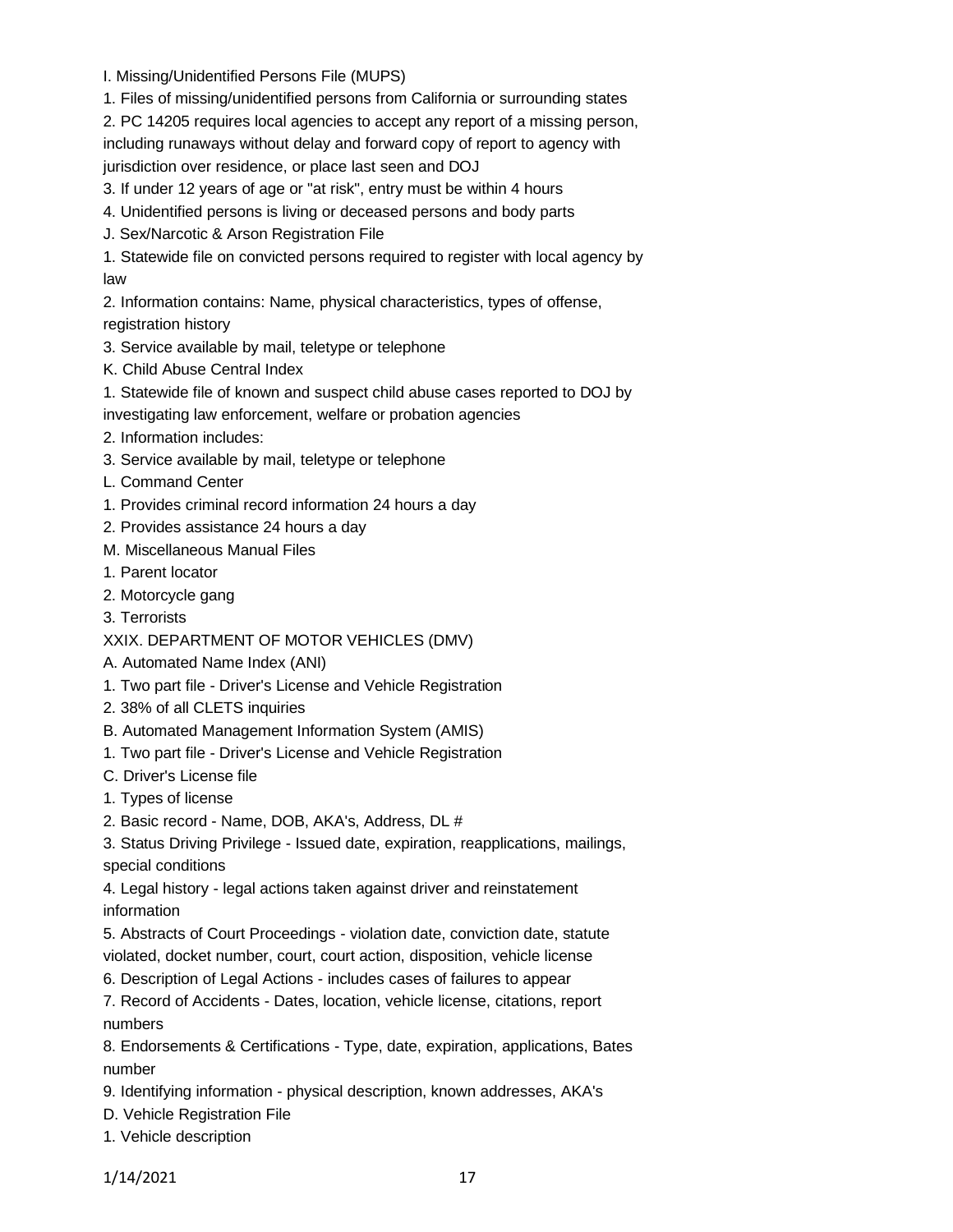- 2. Name of owner both registered and legal
- 3. Address of owner both registered and legal
- 4. Current legal status of vehicle
- 5. Parking violations
- 6. Owner-as-of-information
- 7. Occupational licensing driving schools/officers/salesmen
- E. Driver's license inquiry
- 1. Search by DL number
- 2. Search by name
- F. Vehicle/Vessel Registration Inquiry
- 1. Search by license number, VIN, OAN, hull or boat registration number
- XXX. NATIONAL CRIME INFORMATION CENTER (NCIC)
- A. Article File
- 1. Stolen property not meeting entry criteria for other files
- 2. Accessed through CJIS
- B. Boat File
- 1. Stolen/Embezzled boats
- 2. Stolen boat parts
- 3. Accessed through CJIS
- C. Vehicle File
- 1. Stolen vehicles
- 2. Loaned/Rented/Leased vehicles not returns
- 3. Felony vehicle used in the commission of a crime
- 4. Stolen vehicle parts
- 5. Accessed through CJIS
- D. License Plate File
- 1. Stolen license plates
- 2. Accessed through CJIS SVS
- E. Gun File
- 1. Any weapons which readily expels a projectile
- 2. Access through CJIS AFS
- F. Wanted Persons File
- 1. Persons with outstanding felony, federal or serious misdemeanor warrants
- 2. Access through CJIS WPS
- G. Missing Persons File
- 1. Locates missing persons, 70% of file is juveniles
- H. Unidentified Persons File
- 1. Assists investigators with unidentified found bodies and unidentified living persons (Amnesia victims)
- I. Securities File
- 1. Includes currently, certificates considered to be evidence of debt, documents of subscription rights, certificates of bond, stock, commodities or security exchange, money orders, traveler's checks, warehouse receipts, savings certificates, interest coupons on stocks and bonds
- J. Foreign Fugitive File
- 1. Outstanding foreign-issued warrants
- K. U.S. Secret Service Protective File
- 1. Provides investigative leads on whereabouts of individuals who may pose a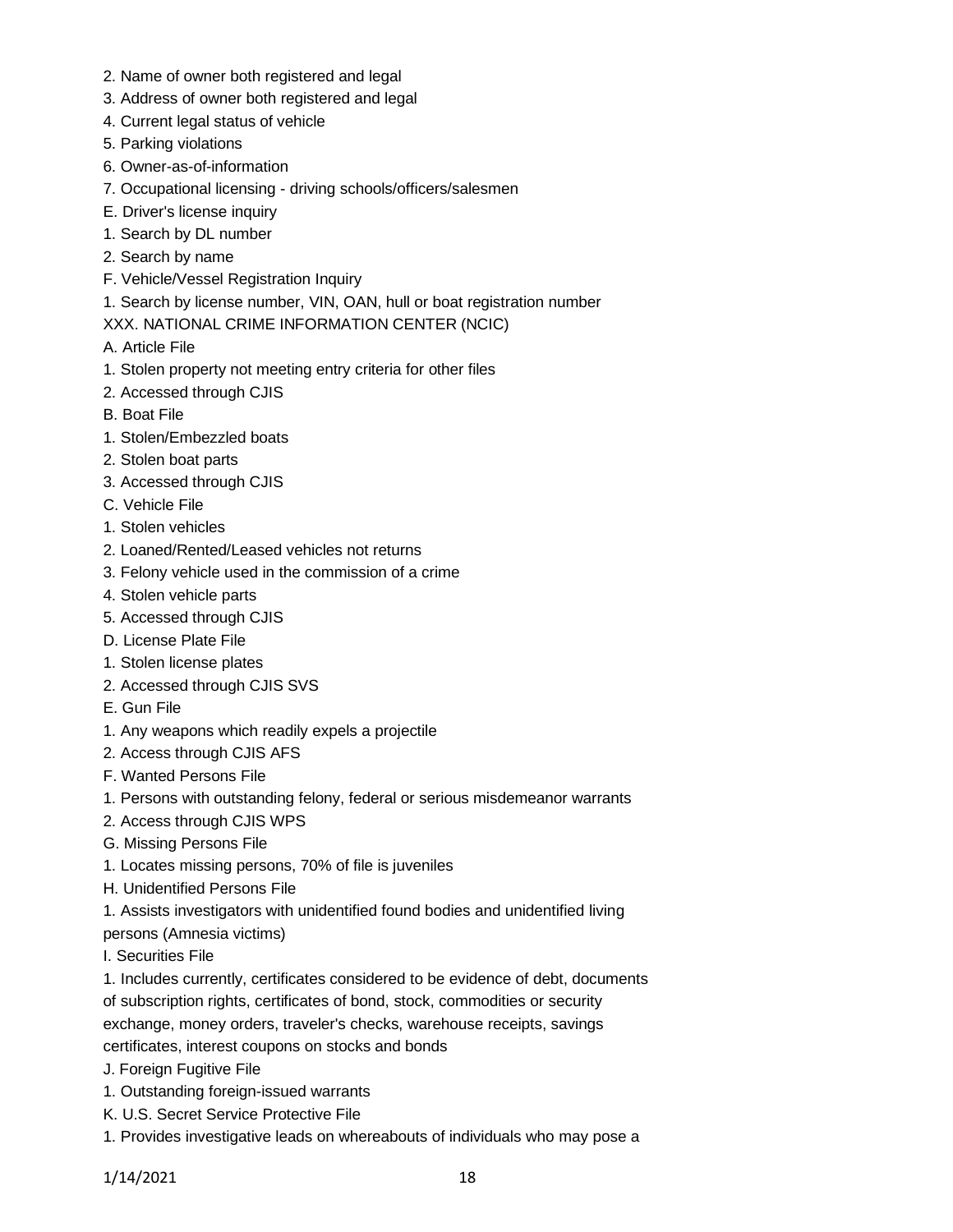threat to a protectee and criminal activity which may be related to a protectee

- 2. Instruction: Not to arrest or detain the individual based solely on the
- information furnished in the hit
- 3. Criminal justice information only
- L. Interstate Identification Index (III)
- 1. Automated with 20 states and FBI
- 2. Provides interstate exchange of criminal history
- M. ORI
- 1. Agency name files
- 2. Numbers assigned by the FBI
- N. NCIC Off Line Search
- 1. Special technique to gain information not obtainable by an on-line search
- 2. Inquiry accesses active records, historical data, transaction data
- 3. Staff assistance if needed

XXXI. NATIONAL LAW ENFORCEMENT TELECOMMUNICATIONS SYSTEM (NLETS)

A. Switching system similar to CLETS but links all states, Puerto Rico, District of

- Columbia and several federal agencies together
- 1. Provides free text administrative messages
- B. Provides access to out of state files
- 1. Vehicle registration must have #, state issued and type of vehicle minimum
- 2. Driver's license must have # or name and DOB
- 3. HazMat File on line info by "UN number"
- 4. FAA/TECS Aircraft Tracking System (ACTS)
- 5. FAA/TECS Aircraft Registration System (ACRS)
- 6. ORION
- 7. Help Files
- 8. National Center for Missing and Exploited Children (NCMEC)
- 9. Canadian Police Information Center (CPIC)
- 10. International Criminal Police Organization INTERPOL
- 11. Criminal History Inquiry

XXXII. OREGON LAW ENFORCEMENT DATA SYSTEM (LEDS)

- A. Through CLETS allows direct inquiry into Oregon files
- 1. Vehicle registration
- 2. Driver's license
- 3. Stolen vehicle
- 4. Gun article
- 5. Wanted persons
- B. More timely than going through NLETS
- C. Vehicle Registration File
- 1. By license or VIN
- 2. Includes boat registration
- D. Driver's License File
- 1. By license number or name and DOB
- 2. Provides complete violation and conviction not available through NCIC or

CLETS

- E. Stolen Vehicle File
- 1. Stolen vehicles, parts and plates

1/14/2021 19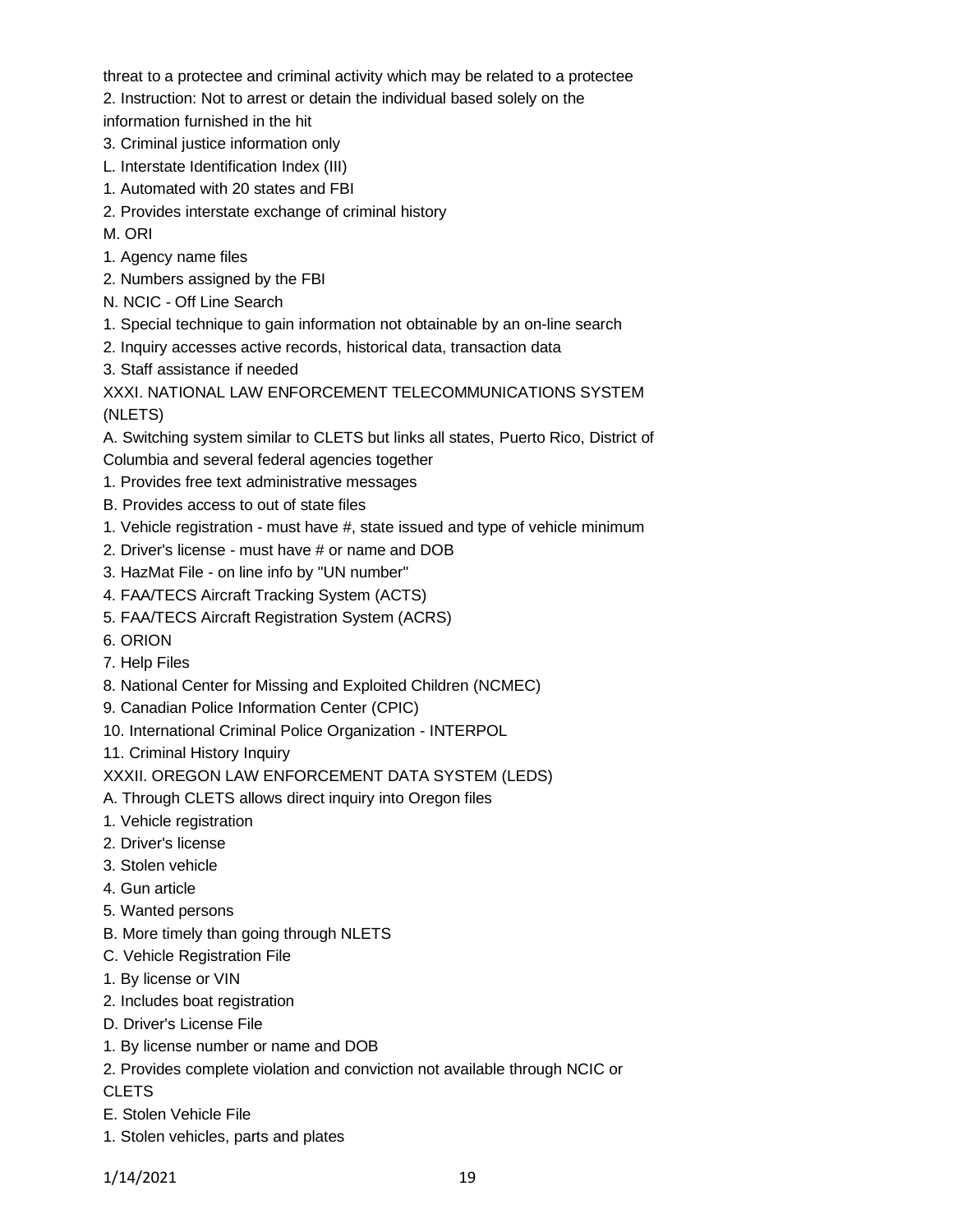- 2. Vehicles used in felony
- 3. Impounded, repossessed and missing vehicles
- 4. Inquiries by plate number, VIN or part number
- F. Wanted Persons File

1. Persons wanted by felony warrant, felony warrant pending, and misdemeanor warrants

- 2. Inquiries by name, DOB and race using NCIC race code
- G. Gun File
- 1. Records of stolen, lost, pawned and recovered guns
- 2. Inquiries by serial or OAN number.
- H. Article File
- 1. Inquiries on stolen property by serial or OAN number
- 2. Type field is mandatory
- I. Administrative messages
- 1. Must be routed through NLETS

# XXIII. CRIMINAL OFFENDER RECORD INFORMATION (CORI)

A. PC 11075 is summary information relating to arrests, pretrial proceedings, sentencing information, incarcerations, parole and probation.

1. Release of information governed by the FBI

B. PC 11120-11127 allows subject of record to obtain a copy of his/her criminal history in order to ensure the accuracy and refute any erroneous information contained in the record

- 1. Application form must be completed
- 2. Application fee (waived if indigent)
- 3. Return mailed from DOJ
- 4. Errors must be corrected within 30 days

C. PC 13320-13326 gives the subject the right to review his local summary record maintained by a local agency

- 1. Errors must be corrected within 60 days
- 2. Agency must notify all other agencies furnished with incorrect information of the error
- 3. Subject can also obtain copy of FBI record
- D. Authorized Agency List
- 1. Attorney General maintains

2. PC 11105 requires record of agencies or individuals who shall or may have access to CORI.

- E. Other Related Laws/Court Decisions
- F. Recommendations
- 1. Determine if person or agency is authorized to receive CORI
- 2. Reason CORI is being requested (Need to know rule)

12 Hours

# XXXIV. RADIO TECHNOLOGY & PROCEDURES

Students will identify radio technology systems and how they interact and demonstrate techniques for handling the radio in a professional manner during role playing exercises.

- A. Communication Center Radio Equipment
- 1. Components and their functions
- 2. Back-up radios/microphones
- B. Technology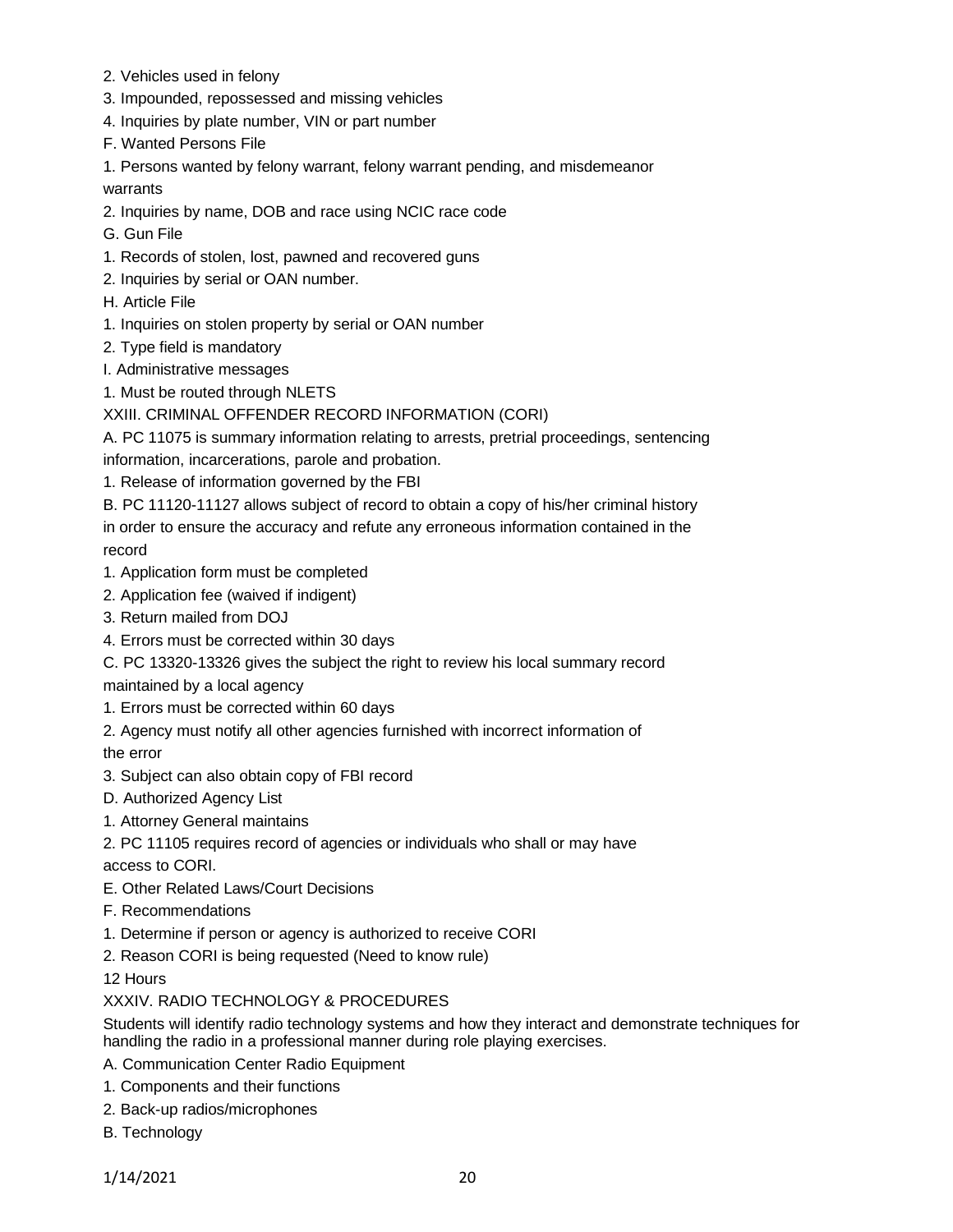- 1. Radio system
- 2. Mobile radios
- 3. Radio interference
- 4. Audio Recorders
- 5. Wireless technology
- C. FCC Regulations
- 1. Proper licensing
- 2. Use of periodic station identifier, date and time
- 3. No profanity
- 4. Unauthorized use warning
- D. Codes versus Clear Text
- 1. Codes
- 2. Clear text
- 3. Interoperability concerns
- E. Professional Radio Demeanor
- 1. Standards
- 2. Techniques
- F. Broadcasting Directions And Instructions
- G. Responder Safety Considerations
- H. Managing the Frequency
- 1. Emergency traffic
- 2. Unit initiated activity
- I. Prioritizing Calls For Service
- 1. Based on agency policy, procedure, protocol
- 2. Unit allocation/Dispatching strategies
- J. Calls That Require More Than One Unit
- 1. Calls where policy dictates multiple response
- K. Tracking And Monitoring Unit Status
- L. Electronic Messages
- M. All Points Bulletins/Be on the lookout
- 1. Receiving from a field unit
- 2. Broadcast rules

4 Hours

## XXXV. RESOURCE MATERIALS

Students will compose an overview of the various resource materials used in the Communications Center and demonstrate techniques for using maps and providing specific directions.

- A. Manuals
- 1. General orders/Department manual
- 2. Telecommunications
- 3. Policy and Procedures
- 4. Computer
- 5. Equipment
- B. Directories
- 1. Telephone / TTY
- 2. Community Services
- 3. Agency
- 4. Cross / Reverse
- 5. Government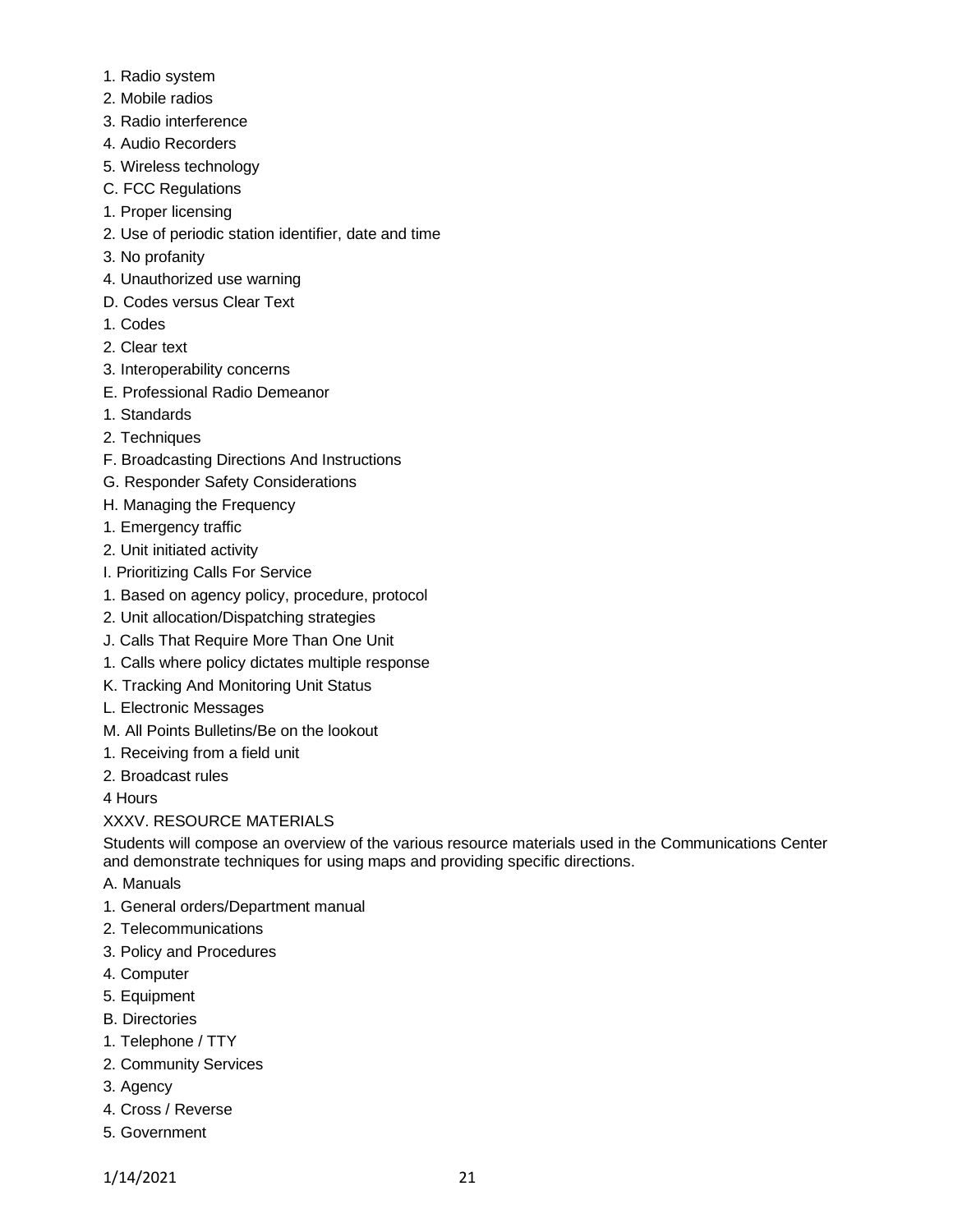- C. Code Books
- 1. Penal
- 2. Vehicle
- 3. Welfare & Institutions
- 4. Health & Safety
- 5. Business & Professions
- 6. Government Code
- 7. Municipal / County
- 8. Other(s)
- D. Maps and Street Guides
- 1. Thomas Guide
- 2. City / County
- 3. District / Beat / Run / Sector
- 4. Geographic Information Systems (GIS)
- 5. Township & Range
- E. Importance of Familiarization with Jurisdictional Geographic characteristics
- 1. Adjoining boundaries
- 2. Commonly used names for location
- F. Troubleshooting unknown or unclear locations
- 1. Alternatives
- XXXVI. REFERRAL SERVICES
- A. Public Services
- 1. City / County Maintenance
- 2. City, County, State, & Federal Government
- 3. Health / Welfare / Social Services
- 4. Private Services
- 5. Mortuary
- 6. Towing
- XXXVII. ALLIED AGENCIES
- A. Local
- B. State
- C. Federal
- XXXVIII. MAP READING/GEOGRAPHY
- A. Basic Map Orientation
- 1. Legend/key
- 2. Grid
- 3. Techniques
- B. Types of Maps

16 Hours

# XXXIX. CRITICAL INCIDENTS

Students will identify techniques for handling critical incident calls and summarize the mutual aid systems.

- A. Types Of Critical Incidents
- 1. Natural disasters
- 2. Explosions
- 3. HazMats
- 4. Transportation accidents
- 5. Evacuations
- 6. Fires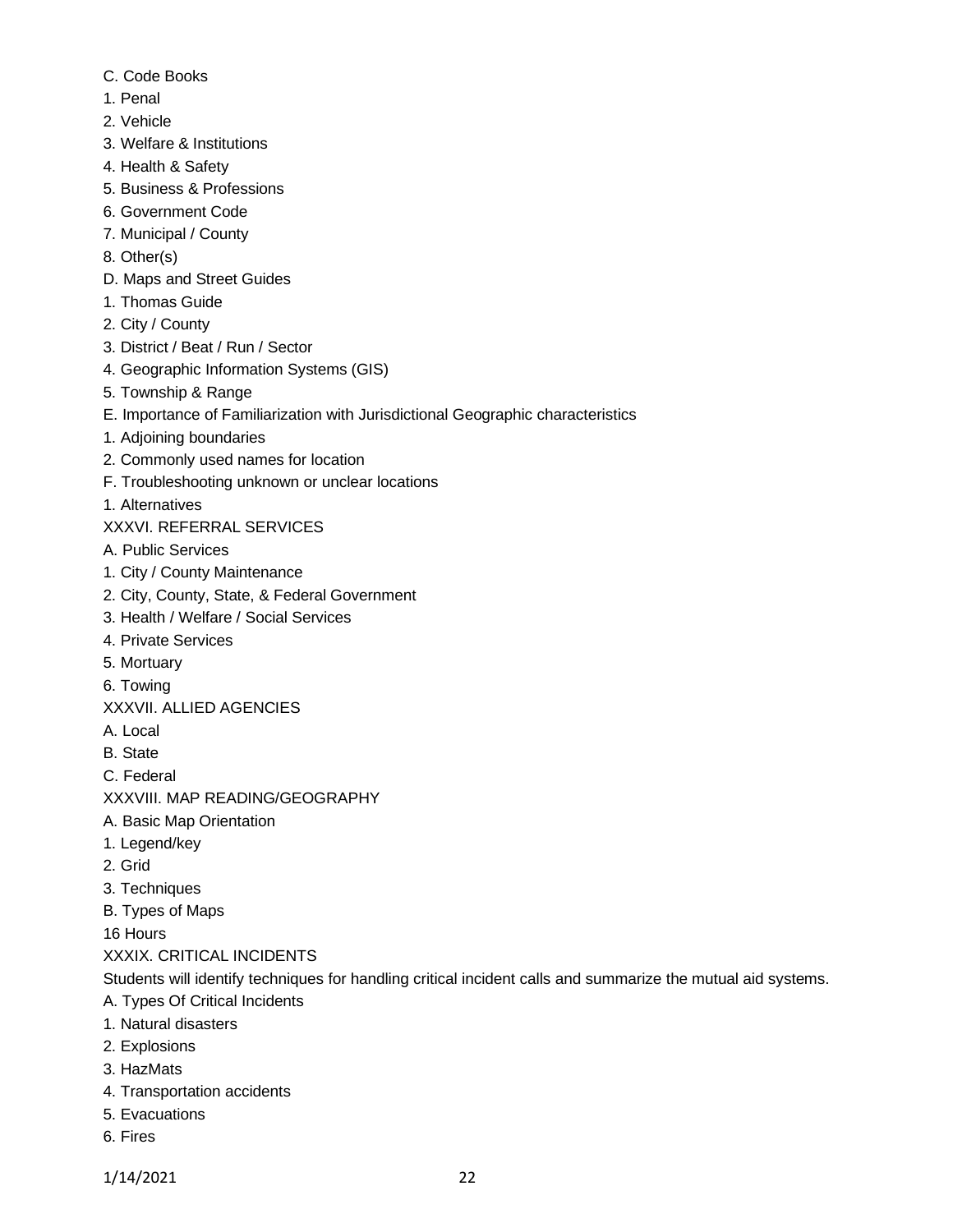- 7. Terrorist activity/weapons of mass destruction
- 8. Plane Crashes
- B. Resource Material
- 1. Incident call out lists
- 2. Disaster preparedness manuals
- 3. Operational guidelines
- 4. General orders
- 5. Policy manuals
- 6. North American Response Guidebook (DOT Hazmat)
- 7. Maps
- 8. Use of the media
- C. Emergency Operation Center (EOC)
- 1. Location from which centralized emergency management can be performed
- 2. EOC activation criteria
- 3. EOC Guidelines
- D. Dispatcher's Role In Critical Incidents
- 1. Obtaining and disseminating critical information
- 2. Screening each call carefully
- 3. Advise citizens of actions to take in hazardous situations or critical incidents
- 4. Dispatching, deploying and tracking of units/resources
- 5. Initiating internal and external call outs
- 6. Maintaining flexibility
- 7. Continually reviewing information received
- 8. Reviewing of incident
- E. Components And Procedures To Activate The Standardized Emergency Management
- System (SEMS)
- 1. Five basic components
- 2. Organizational/Response levels and activation requirements
- F. Incidents Impacting Officer Safety
- 1. Hostage/barricaded situations
- 2. Suicidal callers
- 3. Bomb incidents
- 4. Bombs
- 5. Bombings that have occurred
- 6. High-risk stops/contacts
- 7. SWAT call outs
- 8. Officer-involved shootings
- 9. CHP?s MAIT Team
- 10. FBI ? Civil Liberties Investigation Team
- 11. Fatal incidents involving officers
- 12. Civil disturbances
- G. Mutual Aid
- 1. Definition and purpose
- 2. Law enforcement mutual aid ladder
- 3. Use of other public service departments or agencies as resources
- 4. Mutual aid communication and equipment considerations
- H. Other Resources
- 1. FEMA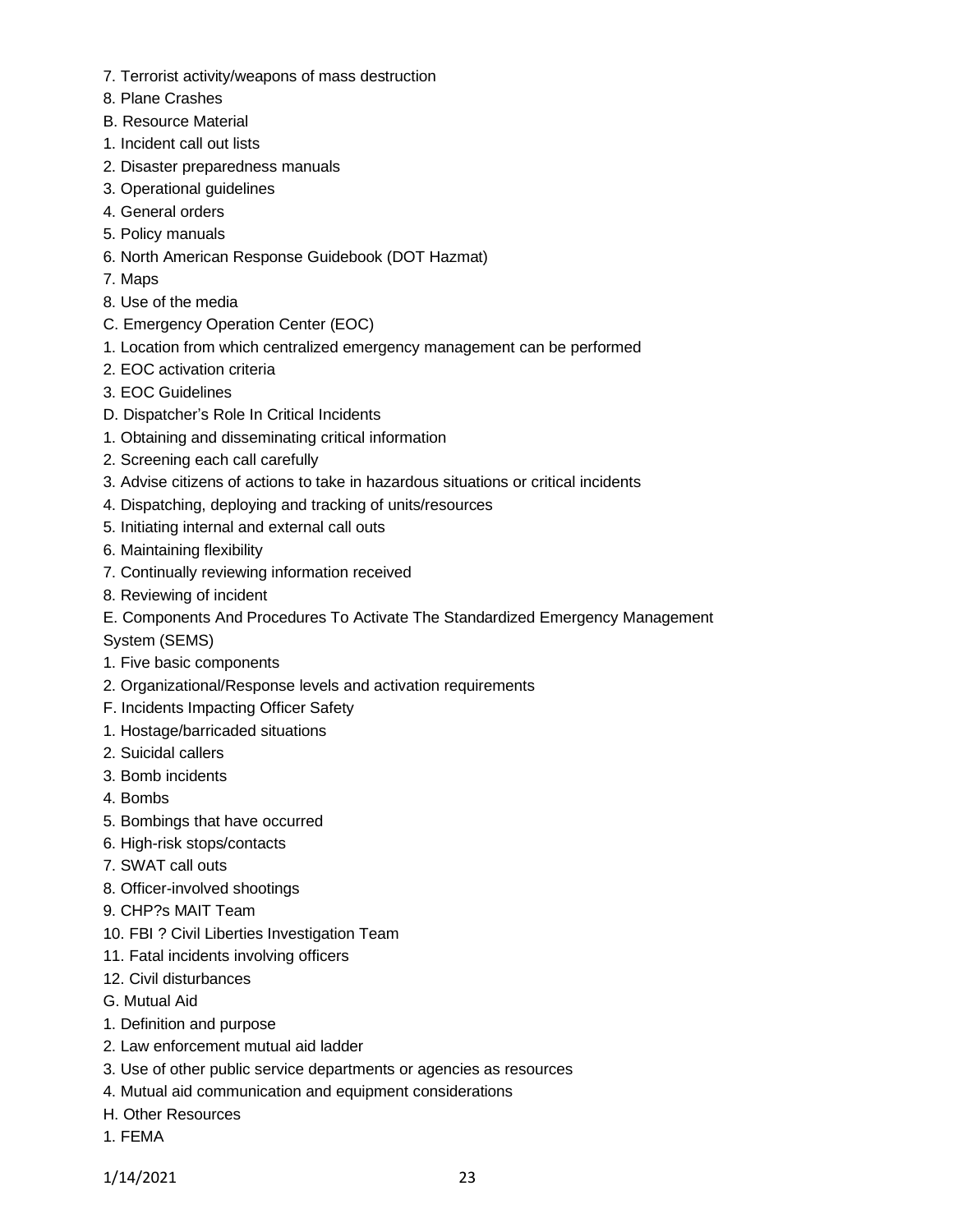- 2. National Guard
- 3. Volunteers
- 4. Search & Rescue
- 5. Amateur radio operators

4 Hours

XL. Wellness

Students will recognize sources and symptoms of stress, and identify techniques for dealing with stressful situations.

- A. Defined
- 1. A non-specific response to any demand (as defined by Hans Selye)
- 2. Other clinical definitions
- B. Symptoms of Stress
- 1. Physiological responses
- 2. Cognitive responses
- 3. Emotional responses
- C. Sources of Stress
- 1. Personal/family life
- 2. Work Schedules
- 3. Balancing family and work issues
- 4. Callers and field units
- 5. Inter-departmental relationships
- 6. Training
- 7. Probation
- 8. Work Environment
- D. Communicating Stress As A Line Dispatcher
- 1. Speaking out
- 2. Changing Attitude
- E. Acute And Long-Term Effects Of Stress
- 1. First Level Stress Syndromes
- 2. Second Level of Stress Symptoms
- F. Techniques To Promote Wellness
- 1. Lifestyle
- 2. Physical fitness
- 3. Nutrition
- G. Resources
- 1. Peer support/counseling
- 2. Employee Assistance Programs (EAP)
- 3. Critical Incident Stress Debriefing (CISD) and Critical Incident Response
- Teams (CIRT)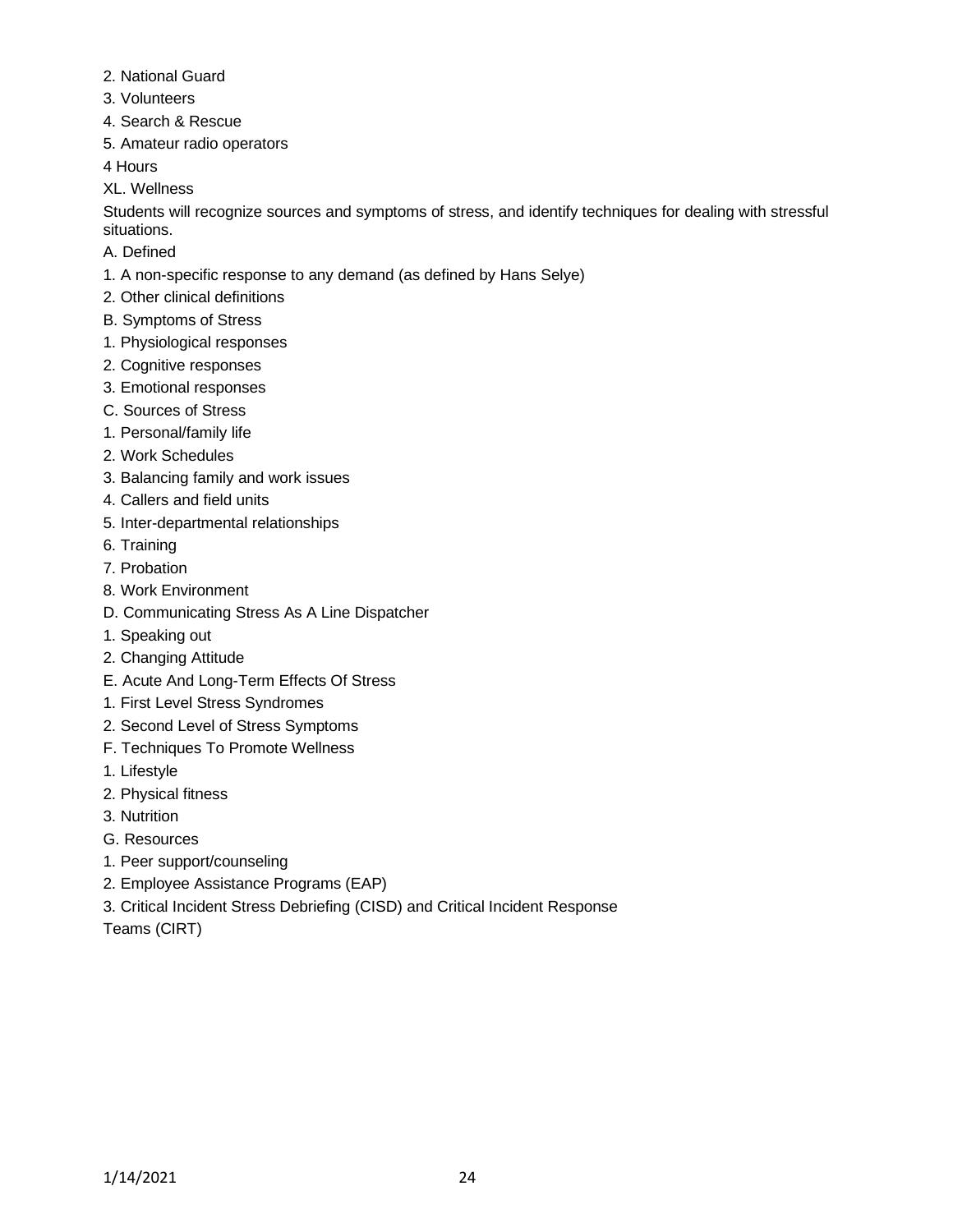### **METHODS OF INSTRUCTION:**

Lecture, discussion and demonstration will serve as the medium of instruction. Individual guidance will be provided as required.

#### **OUT OF CLASS ASSIGNMENTS:**

Required Outside Hours: 30 Assignment Description:

Read and review instructor handouts and POST materials.

Read and review California Peace Officers' Penal Code.

Read and reiew Emergency Response Guidebook.

Read and review Emergency Telecommunicator Course Manual.

Required Outside Hours: 30 Assignment Description:

Written self assessment

Research Law Enforcement Information Systems and Public Safety Dispatch databases

Study Incident Command Systems processes and terms in preparation for practical scenarios

Study terms, definitions and penal codes

Prepare for quizzes and exams

#### **METHODS OF EVALUATION:**

The types of writing assignments required: 5% - 30% Written homework Essay exams Term papers The problem-solving assignments required: 5% - 25% Homework problems **Quizzes** Exams The types of skill demonstrations required: 5% - 25% Class performance Performance exams The types of objective examinations used in the course: 5% - 25% Multiple choice True/false Other category: 0% - 0% None